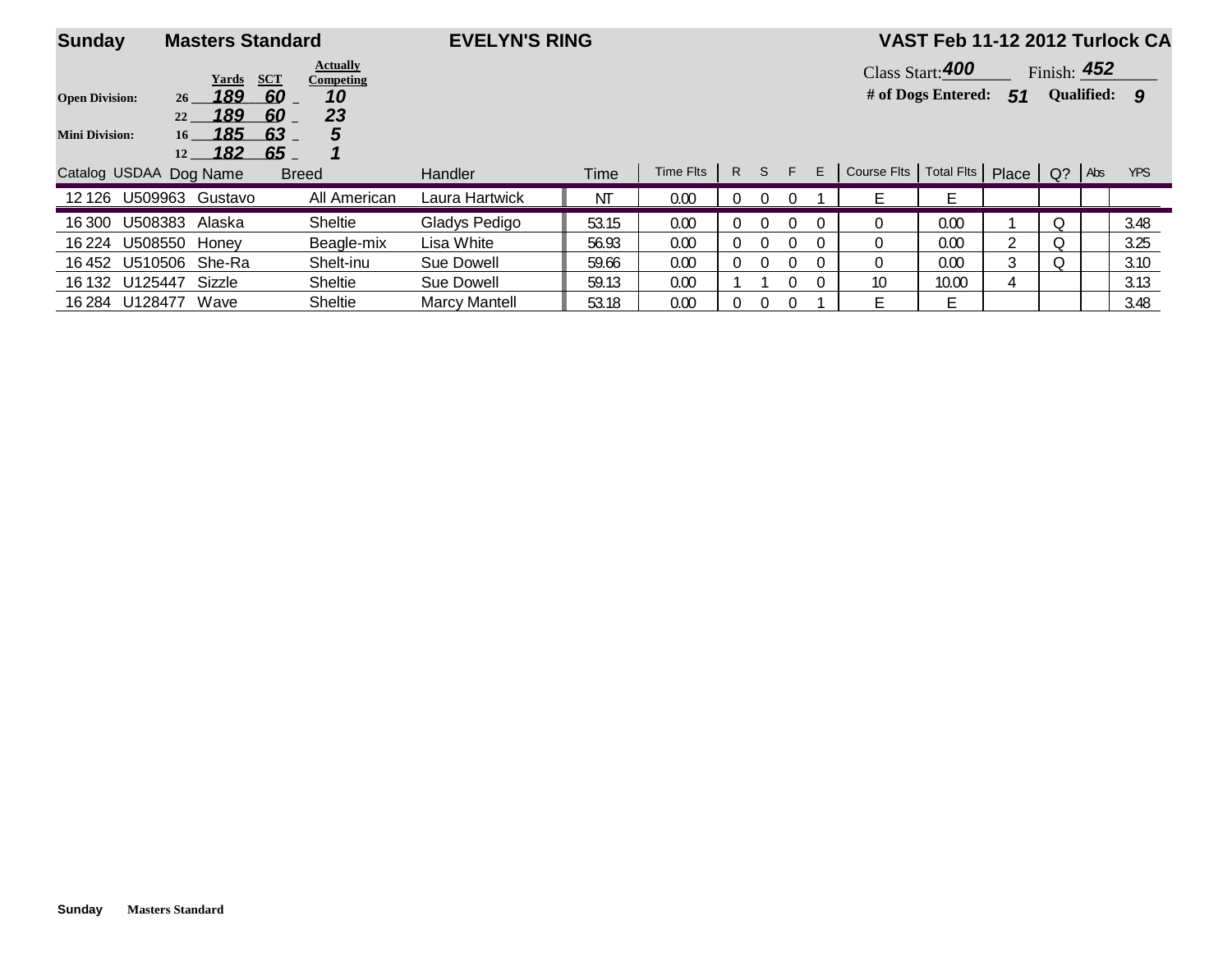|         | 22 214 U129629       | <b>Bette</b> | <b>BC</b>            | Mary Van Wormer        | 42.46     | 0.00  | $\Omega$<br>$\Omega$<br>$\mathbf{0}$<br>$\mathbf{0}$ | 0              | 0.00  |                | Q       |   | 4.45 |
|---------|----------------------|--------------|----------------------|------------------------|-----------|-------|------------------------------------------------------|----------------|-------|----------------|---------|---|------|
|         | 22 242 U128206       | Cirque       | <b>BC</b>            | <b>Sharon Freilich</b> | 42.64     | 0.00  | $\Omega$<br>$\theta$<br>$\theta$<br>$\Omega$         | $\Omega$       | 0.00  | $\overline{2}$ | Q       |   | 4.43 |
|         | 22 370 U503025       | Savanna      | <b>BC</b>            | Gwen Tatsuno           | 46.80     | 0.00  | 0<br>0<br>$\Omega$<br>$\Omega$                       | 0              | 0.00  | 3              | Q       |   | 4.04 |
| 22 278  | U504716              | Jersey       | <b>BC Mix</b>        | <b>Barbara Snarr</b>   | 57.38     | 0.00  | $\theta$<br>$\Omega$<br>$\mathbf 0$<br>$\Omega$      | 0              | 0.00  | 4              | $\circ$ |   | 3.29 |
|         | 22 352 U132420       | Ruby         | <b>BC</b>            | Kate Wheelock          |           | 0.00  | $\theta$<br>0                                        | 5              | 5.00  | 5              |         |   |      |
|         | 22 420 U132968       |              | Kelpie               |                        | 44.50     |       | $\Omega$                                             | 5              |       |                |         |   | 4.25 |
|         |                      | <b>Betty</b> |                      | <b>Tracey Sirbello</b> | 44.53     | 0.00  | $\Omega$<br>$\theta$<br>0                            |                | 5.00  |                |         |   | 4.24 |
|         | 22 148 U130907       | Cassidy      | <b>BC</b>            | Channan Fosty          | 44.95     | 0.00  | 0<br>$\theta$<br>$\Omega$                            | 5              | 5.00  |                |         |   | 4.20 |
|         | 22 434 U508660       | Sweep        | <b>BC</b>            | Jim Basic              | 45.04     | 0.00  | $\Omega$<br>$\theta$<br>$\Omega$                     | 5              | 5.00  |                |         |   | 4.20 |
| 22 180  | U510768              | Rumor        | <b>BC</b>            | <b>Denice Sawatzky</b> | 47.19     | 0.00  | 0<br>$\mathbf{0}$<br>$\Omega$                        | 5              | 5.00  |                |         |   | 4.01 |
|         | 22 170 U128698       | Killy        | <b>BC</b>            | Dave Grubel            | 52.28     | 0.00  | 0<br>$\Omega$<br>$\Omega$                            | 5              | 5.00  |                |         |   | 3.62 |
|         | 22 396 U133848       | Kiley        | <b>BC</b>            | Roberta Troxell        | 66.70     | 6.70  | 0<br>0<br>$\Omega$<br>$\overline{0}$                 | 0              | 6.70  |                |         |   | 2.83 |
|         | 22 208 U508866       | Quas         | <b>BC</b>            | Donna Sprouse          | 75.68     | 15.68 | 2<br>$\theta$<br>0<br>$\Omega$                       | 10             | 25.68 |                |         |   | 2.50 |
| 22 254  | U506362              | Icon         | <b>BC</b>            | <b>Channan Fosty</b>   | 40.76     | 0.00  | $\theta$<br>$\Omega$<br>$\theta$                     | E              | E     |                |         |   | 4.64 |
|         | 22 478 U510069       | Roulette     | <b>BC</b>            | Katy Robertson         | 52.67     | 0.00  | $\mathbf 0$<br>$\Omega$                              | E              | E     |                |         |   | 3.59 |
|         | 22 422 U135052       | Deenie       | <b>Border Kelpie</b> | <b>Carol Bowers</b>    | 57.60     | 0.00  | $\mathbf 0$                                          | E              | E     |                |         |   | 3.28 |
|         | 22 162 U508630       | Bailey       | <b>BC</b>            | Shari Goldfarb         | 61.45     | 0.00  | $\theta$<br>$\Omega$<br>$\Omega$                     | E              | E     |                |         |   | 3.08 |
|         | 22 256 U129151       | Jessie       | <b>BC</b>            | Nora Bieber            | 65.82     | 0.00  | $\theta$<br>$\theta$<br>$\Omega$                     | E              | E     |                |         |   | 2.87 |
|         | 22 190 U134116       | Kist         | <b>BC</b>            | <b>Holly Bourne</b>    | NT        | 0.00  | 0<br>$\Omega$                                        | E              | E     |                |         |   |      |
|         | 22 316 U125635       | Piper        | Aussie               | Sue Rush               | NT        | 0.00  | $\Omega$<br>$\theta$                                 | E              | F     |                |         |   |      |
|         | 22 366 U507749       | Niko         | <b>BC</b>            | Linda Darcy            | NT        | 0.00  | $\Omega$<br>$\theta$<br>$\Omega$                     | E              | E     |                |         |   |      |
|         | 22 344 U504605       | Boost        | BC                   | Ellen Finch            | NT        | 0.00  | $\Omega$<br>$\Omega$                                 | E              | E     |                |         |   |      |
| 22 2 28 | U133343              | Dig          | <b>BC</b>            | <b>Karey Krauter</b>   | <b>NT</b> | 0.00  | $\theta$<br>$\Omega$                                 | E              | E     |                |         |   |      |
| 22 234  | U505388              | Koa          | <b>BC</b>            | Kathy Carlsen          | NT        | 0.00  | $\Omega$<br>$\mathbf{0}$                             | E              | E     |                |         |   |      |
|         | 22 216 U508729       | J.B.         | <b>BC</b>            | Kathleen Alles         | <b>NT</b> | 0.00  | $\overline{0}$<br>0<br>$\mathbf{0}$<br>$\Omega$      | 0              | abs   |                |         | Y |      |
|         | 22 218 U511307       | Jeepers      | <b>BC</b>            | <b>Cheri Scannell</b>  | <b>NT</b> | 0.00  | $\overline{0}$<br>$\Omega$<br>0<br>$\Omega$          | $\overline{0}$ | abs   |                |         |   |      |
| 22 382  | U510489              | Trim         | <b>BC</b>            | Roger Anderson         | <b>NT</b> | 0.00  | $\mathbf 0$<br>$\Omega$<br>$\theta$<br>$\Omega$      | 0              | abs   |                |         | Y |      |
| 22 394  | U508803              | Arrow        | Am Indian Dog        | Deanna Fairchild       | <b>NT</b> | 0.00  | $\theta$<br>$\mathbf 0$<br>$\Omega$<br>$\theta$      | $\overline{0}$ | abs   |                |         | Y |      |
|         | 22 106 U130162 Sweep |              | <b>BC</b>            | Roger Anderson         | <b>NT</b> | 0.00  | 0<br>0<br>$\theta$<br>$\overline{0}$                 | 0              | abs   |                |         | Y |      |
|         | 22 486 U134280 Gemma |              | Eng Shepherd         | Toni Duralski          | <b>NT</b> | 0.00  | 0<br>$\theta$<br>$\Omega$<br>$\Omega$                | 0              | abs   |                |         | Y |      |
|         | 22 346 U502705 Indy  |              | BC                   | Katy Robertson         | <b>NT</b> | 0.00  | $\mathbf 0$<br>$\overline{0}$<br>0<br>$\Omega$       | 0              | abs   |                |         | Y |      |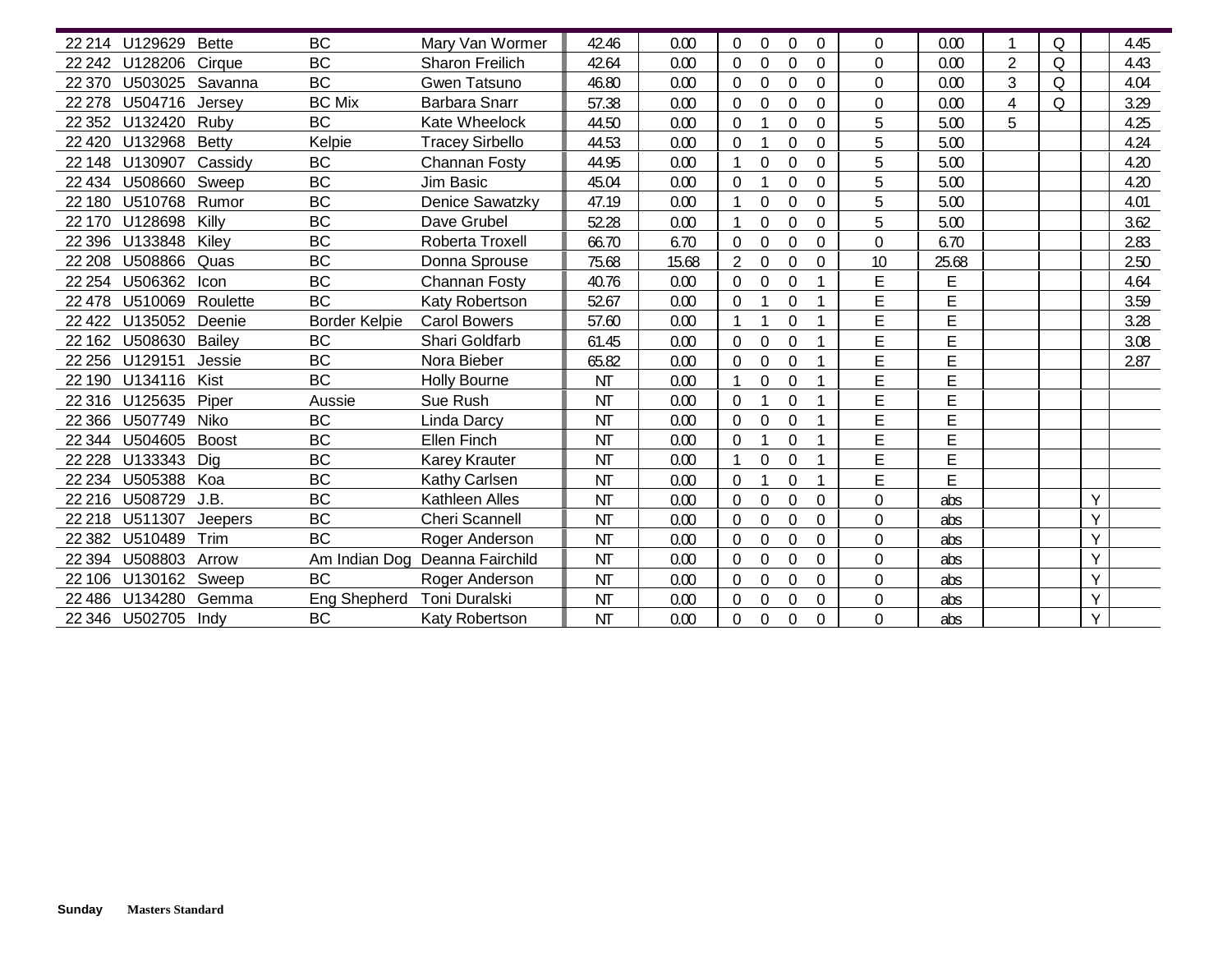| 26 308 U133586 Rampage |            | <b>BC</b>            | Channan Fosty          | 44.10 | 0.00 |                                  |    | 0.00  |   |  | 4.29 |
|------------------------|------------|----------------------|------------------------|-------|------|----------------------------------|----|-------|---|--|------|
| U509618<br>26 174      | Quik       | <b>BC</b>            | Carlene Chandler       | 47.69 | 0.00 |                                  |    | 0.00  |   |  | 3.96 |
| 26 364<br>U134211      | Quinn      | <b>BC</b>            | Deanna Fairchild       | 45.02 | 0.00 |                                  | 10 | 10.00 | 3 |  | 4.20 |
| 26 326 U129156 Maiya   |            | <b>Border Kelpie</b> | <b>Tracey Sirbello</b> | 54.62 | 0.00 |                                  | 10 | 10.00 |   |  | 3.46 |
| 26 288 U132469         | Drover     | Kelpie               | Kathy Carlsen          | 60.19 | 0.19 |                                  | 10 | 10.19 |   |  | 3.14 |
| 26 466 U128666 Cinch   |            | <b>BC</b>            | Holly Bourne           | 49.88 | 0.00 |                                  | 15 | 15.00 |   |  | 3.79 |
| 26 302 U132653 Ricky   |            | BC                   | Nora Bieber            | 52.55 | 0.00 | $\theta$<br>$\Omega$             |    | E     |   |  | 3.60 |
| 26 112<br>U134291      | Paxxton    | <b>BC</b>            | Lonny Elson            | ΝT    | 0.00 |                                  |    |       |   |  |      |
| 26 448 U131589 Rowdy   |            | <b>BC</b>            | Cheri Van Bibber       | ΝT    | 0.00 | $\Omega$                         |    | E.    |   |  |      |
| 26 376 U508899         | Scandal    | <b>BC</b>            | <b>Sharon Freilich</b> | ΝT    | 0.00 |                                  |    | F.    |   |  |      |
| 26 296 U134821         | Zack       | Labrador Retr        | <b>Hugh Vincent</b>    | ΝT    | 0.00 |                                  |    | abs   |   |  |      |
| 26 262 U116841         | Ana        | Catahoula            | Leslie Bickel          | ΝT    | 0.00 | $\Omega$<br>$\Omega$<br>$\Omega$ |    | abs   |   |  |      |
| 26 246 U128627         | Stuie      | <b>BC</b>            | <b>Rachel Sanders</b>  | ΝT    | 0.00 | $\Omega$                         |    | abs   |   |  |      |
| U130607<br>26 210      | <b>Kep</b> | BC                   | Laura Jones            | ΝT    | 0.00 | $\Omega$<br>O                    |    | abs   |   |  |      |
| 26 154 U131074         | Skip       | <b>BC</b>            | Sue Bailey             | ΝT    | 0.00 |                                  |    | abs   |   |  |      |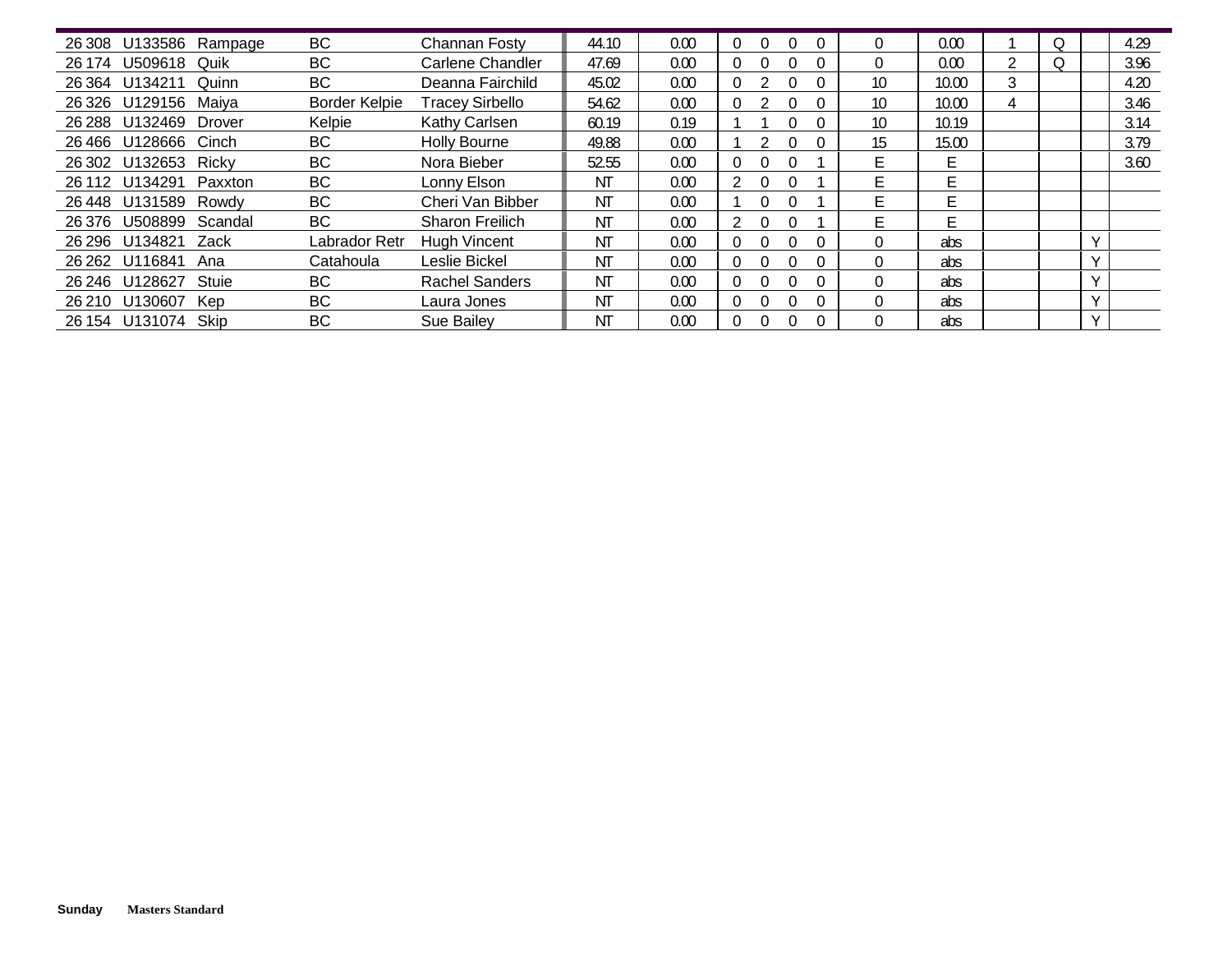| <b>Sunday</b>         | <b>Perf III Standard</b>                                      |                          | <b>EVELYN'S RING</b>    |           |                  |                |                  |                |                |                                  | VAST Feb 11-12 2012 Turlock CA |                |               |   |            |
|-----------------------|---------------------------------------------------------------|--------------------------|-------------------------|-----------|------------------|----------------|------------------|----------------|----------------|----------------------------------|--------------------------------|----------------|---------------|---|------------|
|                       |                                                               | <b>Actually</b>          |                         |           |                  |                |                  |                |                |                                  | Class Start: 502               |                | Finish: 530   |   |            |
| <b>Open Division:</b> | <b>Yards</b><br>$\overline{\text{SCT}}$<br>189<br>$63-$<br>22 | Competing<br>4           |                         |           |                  |                |                  |                |                |                                  | # of Dogs Entered: 29          |                | Qualified: 12 |   |            |
|                       | 189<br>63<br>16                                               | 13                       |                         |           |                  |                |                  |                |                |                                  |                                |                |               |   |            |
| <b>Mini Division:</b> | 185<br>$66-$<br>12                                            | $\boldsymbol{2}$         |                         |           |                  |                |                  |                |                |                                  |                                |                |               |   |            |
|                       | 182<br>68<br>8                                                | 4                        |                         |           | <b>Time Flts</b> | $R$ S          |                  | F              | E              | Course Flts   Total Flts   Place |                                |                |               |   | <b>YPS</b> |
|                       | Catalog USDAA Dog Name<br><b>Breed</b>                        |                          | Handler                 | Time      |                  |                |                  |                |                |                                  |                                |                | Q? Abs        |   |            |
|                       | 08 270 U502019 Otterpop                                       | All American             | Laura Hartwick          | 52.96     | 0.00             | 0              | $\overline{0}$   | $\Omega$       | $\Omega$       | $\mathbf{0}$                     | 0.00                           |                | $\Omega$      |   | 3.44       |
| 08 192 U130736        | William                                                       | PWCorgi                  | <b>Nell Davis</b>       | 65.76     | 0.00             | 0              | $\theta$         | $\Omega$       | $\Omega$       | $\Omega$                         | 0.00                           | $\overline{2}$ | $\Omega$      |   | 2.77       |
|                       | 08 136 U510534 Sweet Pea                                      | Pug                      | Stephenie Morgan        | 72.32     | 4.32             |                | $\mathbf 0$      | $\overline{0}$ | $\overline{0}$ | 5                                | 9.32                           | 3              |               |   | 2.52       |
|                       | 08 338 U137315 Poppy                                          | Chihuahua Mix Lisa White |                         | 72.71     | 0.00             | 1              | $\mathbf 0$      | $\Omega$       | $\mathbf{1}$   | E                                | E                              |                |               |   | 2.50       |
|                       | 08 294 U134600 Gwyny                                          | PWCorgi                  | Gail Mahood             | <b>NT</b> | 0.00             | $\Omega$       | $\mathbf 0$      | $\overline{0}$ | $\overline{0}$ | $\mathbf{0}$                     | abs                            |                |               | Y |            |
|                       | 12 250 U510986 Millie                                         | <b>Border Corgi</b>      | Kathy Van Der Maa       | 77.79     | 0.00             | $\Omega$       | $\Omega$         | $\theta$       |                | E.                               | E                              |                |               |   | 2.38       |
|                       | 12 320 U502587 Beau                                           | Poodle                   | Nancy Layton            | <b>NT</b> | 0.00             | $\overline{0}$ | $\boldsymbol{0}$ | $\mathbf 0$    |                | E                                | E                              |                |               |   |            |
| 16 292 U129697        | Epic                                                          | <b>BC</b>                | Janet Dunn              | 44.73     | 0.00             | $\overline{0}$ | $\boldsymbol{0}$ | $\mathbf 0$    | $\mathbf 0$    | 0                                | 0.00                           | 1              | Q             |   | 4.23       |
| 16 280                | U135152 Raven                                                 | Pumi                     | <b>Christine Brew</b>   | 47.44     | 0.00             | 0              | $\mathbf 0$      | $\overline{0}$ | $\overline{0}$ | 0                                | 0.00                           | $\overline{2}$ | $\Omega$      |   | 3.98       |
| 16 410 U503871        | Maddie                                                        | <b>BC</b>                | Katrina Parkinson       | 48.55     | 0.00             | 0              | $\boldsymbol{0}$ | $\mathbf 0$    | $\mathbf 0$    | 0                                | 0.00                           | $\mathfrak{Z}$ | $\Omega$      |   | 3.89       |
| 16 374 U506320        | Karlie                                                        | Golden Retr              | Jennie Keifer           | 53.19     | 0.00             | $\theta$       | $\mathbf 0$      | $\overline{0}$ | $\mathbf{0}$   | $\overline{0}$                   | 0.00                           | $\overline{4}$ | $\Omega$      |   | 3.55       |
| 16470                 | U503964<br>Fizz                                               | Sheltie                  | <b>Cynthia Roberts</b>  | 53.36     | 0.00             | 0              | $\mathbf 0$      | $\overline{0}$ | $\mathbf{0}$   | $\overline{0}$                   | 0.00                           |                | $\Omega$      |   | 3.54       |
| 16 340                | U500544<br><b>Trek</b>                                        | Aussie                   | Erika Maurer            | 54.89     | 0.00             | $\Omega$       | $\overline{0}$   | $\Omega$       | $\theta$       | 0                                | 0.00                           |                | $\Omega$      |   | 3.44       |
| 16 3 32               | Bella<br>U133282                                              | Kelpie                   | <b>Colleen Reid</b>     | 57.43     | 0.00             | 0              | $\overline{0}$   | $\Omega$       | $\mathbf{0}$   | $\Omega$                         | 0.00                           |                | $\Omega$      |   | 3.29       |
| 16490                 | U506692<br>Luna                                               | Bedlington               | <b>Christine Brew</b>   | 56.18     | 0.00             | 0              | $\mathbf{1}$     | $\mathbf 0$    | $\mathbf 0$    | 5                                | 5.00                           |                |               |   | 3.36       |
|                       | 16 494 U120780 Maddie                                         | Aussie                   | Sue Rush                | 51.85     | 0.00             | $\overline{0}$ | $\overline{0}$   | $\overline{0}$ | 1              | E                                | E                              |                |               |   | 3.65       |
| 16498                 | U133283<br>Annie                                              | Kelpie                   | <b>Colleen Reid</b>     | 63.37     | 0.00             | 0              | $\boldsymbol{0}$ | $\mathbf 0$    | $\mathbf{1}$   | E                                | E                              |                |               |   | 2.98       |
| 16 328 U128901        | <b>Styx</b>                                                   | <b>BC</b>                | <b>Karey Krauter</b>    | <b>NT</b> | 0.00             | $\Omega$       | $\mathbf 0$      | $\overline{0}$ | $\mathbf{1}$   | E                                | E                              |                |               |   |            |
|                       | 16 176 U500276 Heath                                          | BC                       | <b>Terry LeClair</b>    | <b>NT</b> | 0.00             | 0              | $\mathbf 0$      | $\mathbf 0$    | $\mathbf{1}$   | E                                | E                              |                |               |   |            |
| 16 426 U125087        | Trane                                                         | <b>BC</b>                | <b>Mike Kambeitz</b>    | <b>NT</b> | 0.00             | $\Omega$       | $\overline{0}$   | $\theta$       | 1              | E                                | E                              |                |               |   |            |
| 16 152 U507110        | Cass                                                          | <b>BC</b>                | <b>Nancy Tetrick</b>    | <b>NT</b> | 0.00             | $\overline{0}$ | $\mathbf 0$      | $\theta$       | $\Omega$       | $\Omega$                         | abs                            |                |               | Y |            |
| 16 258 U124091        | Annie                                                         | <b>BC</b>                | Kathleen Alles          | <b>NT</b> | 0.00             | $\overline{0}$ | $\boldsymbol{0}$ | $\theta$       | $\Omega$       | $\Omega$                         | abs                            |                |               | Y |            |
| 22 274 U501822        | Tweed                                                         | <b>BC</b>                | Bettina Keszthelyi      | 44.84     | 0.00             | $\Omega$       | $\mathbf 0$      | $\Omega$       | $\Omega$       | $\Omega$                         | 0.00                           | 1              | $\Omega$      |   | 4.21       |
| 22 206 U119818        | Tika                                                          | Craussie                 | <b>Ellen Finch</b>      | 54.22     | 0.00             | 0              | $\mathbf 0$      | $\Omega$       | $\mathbf 0$    | $\overline{0}$                   | 0.00                           | $\overline{2}$ | Q             |   | 3.49       |
| 22 240 U501686        | Sheila                                                        | BC                       | Barbara Snarr           | 60.05     | 0.00             | 0              | $\boldsymbol{0}$ | $\mathbf 0$    | $\mathbf 0$    | 0                                | 0.00                           | 3              | $\Omega$      |   | 3.15       |
| 22 238 U132325        | Guapo                                                         | <b>ACD</b>               | Lisa Andrews            | <b>NT</b> | 0.00             | $\mathbf{1}$   | $\mathbf 0$      | $\overline{0}$ | $\mathbf{1}$   | E                                | E                              |                |               |   |            |
| 22 372                | U505324<br>Kipper                                             | BC                       | Susan Paulsen           | <b>NT</b> | 0.00             | 0              | $\mathbf 0$      | $\overline{0}$ | $\mathbf 0$    | 0                                | abs                            |                |               | Y |            |
| 22 464 U123644        | <b>Brenn</b>                                                  | <b>BC</b>                | <b>Carlene Chandler</b> | <b>NT</b> | 0.00             | $\Omega$       | $\mathbf 0$      | $\mathbf 0$    | $\overline{0}$ | $\overline{0}$                   | abs                            |                |               | Y |            |
|                       | 22 444 U511428 Leeta                                          | <b>GSD</b>               | Roberta Troxell         | <b>NT</b> | 0.00             | 0              | $\boldsymbol{0}$ | $\mathbf 0$    | $\mathbf 0$    | $\overline{0}$                   | abs                            |                |               | Y |            |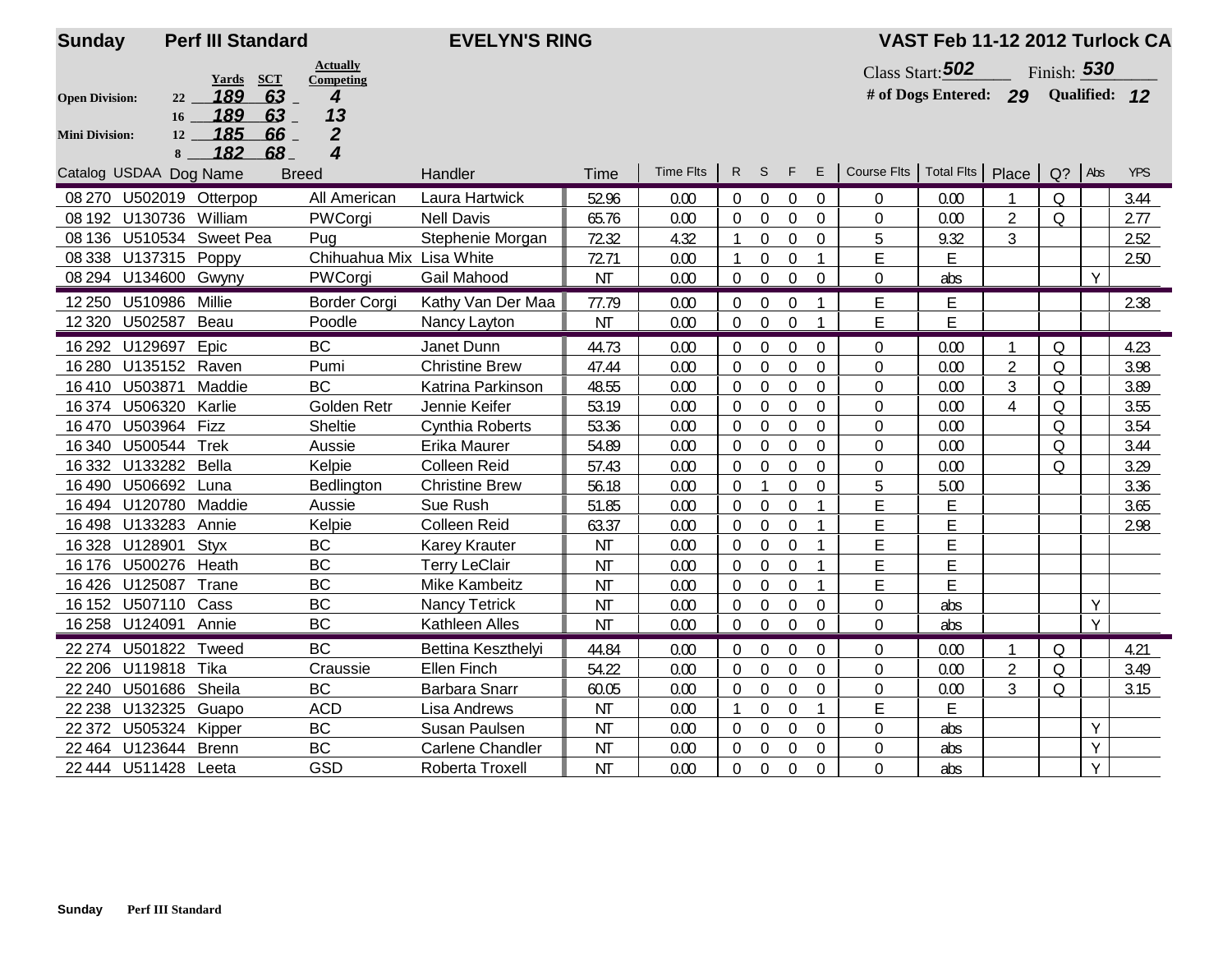| <b>Sunday</b>          | <b>Veterans Standard</b> |                                     | <b>EVELYN'S RING</b> |                |           |   |          |          |    |                                             | VAST Feb 11-12 2012 Turlock CA |   |               |                   |            |
|------------------------|--------------------------|-------------------------------------|----------------------|----------------|-----------|---|----------|----------|----|---------------------------------------------|--------------------------------|---|---------------|-------------------|------------|
|                        | Yards                    | <b>Actually</b><br>SCT<br>Competing |                      |                |           |   |          |          |    |                                             | Class Start: 531               |   | Finish: $532$ |                   |            |
| <b>Open Division:</b>  | 189<br>16                | 66                                  |                      |                |           |   |          |          |    |                                             | # of Dogs Entered:             | 3 |               | <b>Qualified:</b> | - 0        |
|                        | 189<br>12                | 66                                  |                      |                |           |   |          |          |    |                                             |                                |   |               |                   |            |
| <b>Mini Division:</b>  | 185<br>$8 -$             | 69<br>0                             |                      |                |           |   |          |          |    |                                             |                                |   |               |                   |            |
|                        | 182<br>4                 | 71<br>0                             |                      |                |           |   |          |          |    |                                             |                                |   |               |                   |            |
| Catalog USDAA Dog Name |                          | <b>Breed</b>                        | Handler              | <b>Time</b>    | Time Flts | R | S F      |          | E. | Course Fits   Total Fits   Place   Q?   Abs |                                |   |               |                   | <b>YPS</b> |
| U121007<br>04 252      | Tater                    | Pomeranian                          | Ray Jang             | N <sub>T</sub> | 0.00      |   | $\Omega$ | $\Omega$ |    |                                             | abs                            |   |               |                   |            |
| 12 412 U125780 Scout   |                          | Beardie                             | Nancy Layton         | 76.83          | 10.83     |   | 0        | 0        | 0. |                                             | 10.83                          |   |               |                   | 2.46       |
| 12 472 U117372         | – Allv                   | ACD                                 | Mardee Jang          | ΝT             | 0.00      |   | $\Omega$ | $\Omega$ |    |                                             | abs                            |   |               |                   |            |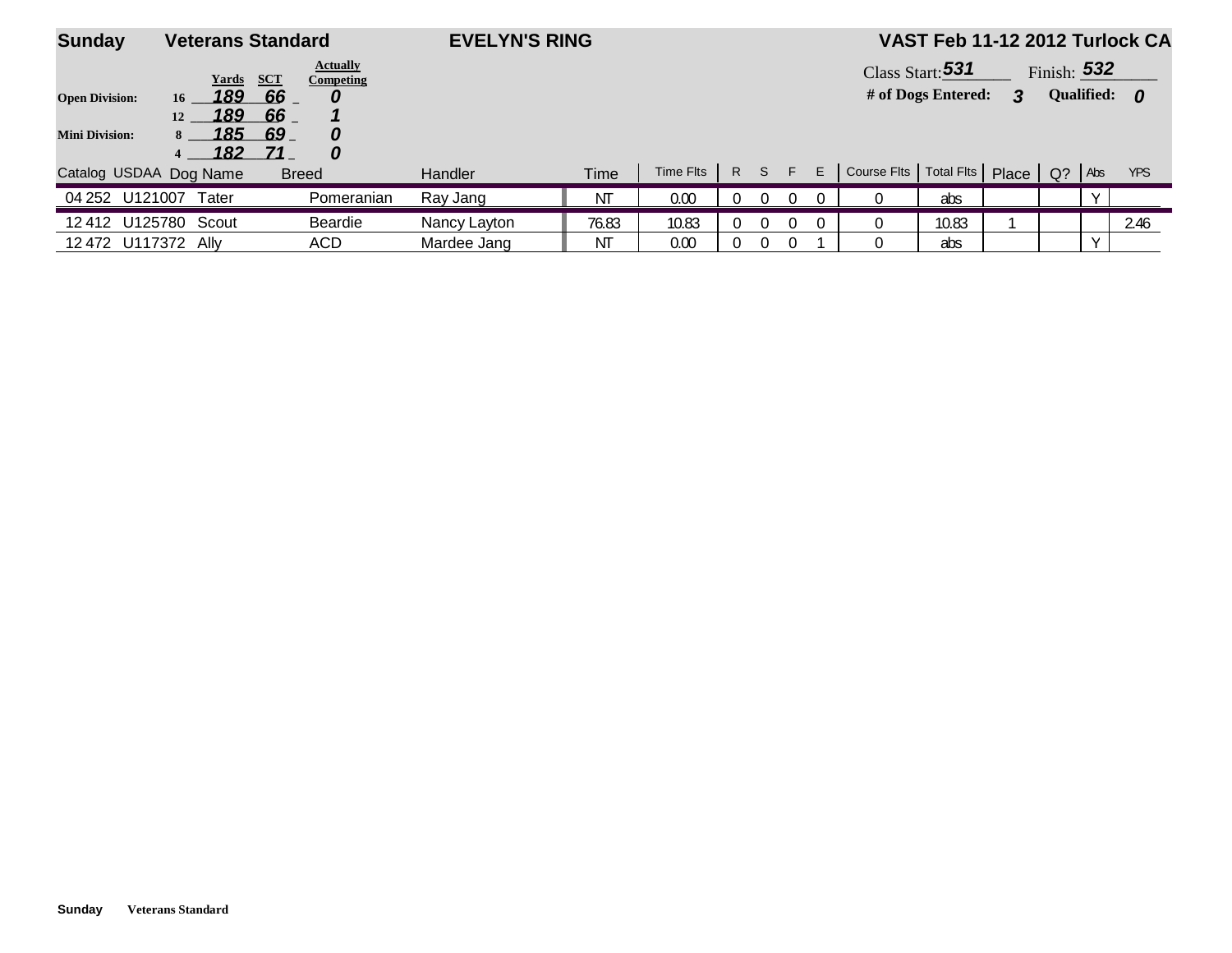| <b>Sunday</b>         | <b>EVELYN'S RING</b><br><b>Masters Gamblers</b> |                     |                                      |                              |                              |       |           |              |             |             |                         |                  |       |               | VAST Feb 11-12 2012 Turlock CA |
|-----------------------|-------------------------------------------------|---------------------|--------------------------------------|------------------------------|------------------------------|-------|-----------|--------------|-------------|-------------|-------------------------|------------------|-------|---------------|--------------------------------|
|                       |                                                 | <b>Point System</b> | Joker<br><b>Value</b><br><b>Open</b> | <b>Time Allowed</b><br>Joker | <b>Actually</b><br>Competing |       |           |              |             |             | Class Start: $142$      |                  |       | Finish: $245$ |                                |
| <b>Open Division:</b> | 26 <sup>1</sup>                                 | 1357                | 25<br>25                             | 15                           | 15                           |       |           |              |             |             | # of Dogs Entered: $69$ |                  |       | Qualified: 28 |                                |
| <b>Mini Division:</b> | 22<br>16                                        | 1357<br>1357        | 25<br>25<br>25<br>25                 | 15<br>16                     | 36<br>8                      |       |           |              |             |             |                         |                  |       |               |                                |
| Catalog               | 12<br><b>USDAA</b>                              | 1357<br>Dog Name    | 25<br>25<br><b>Breed</b>             | 18<br><b>Handler</b>         | $\mathbf{3}$                 | Time  | Time Flts | Opening Path | E.          | Got<br>Gam? | Opning                  | Points<br>Clsing | Total | <b>Place</b>  | Q?                             |
| 12 290                | U503763                                         | <b>Belle</b>        | Min Pin                              | Yukari Nishimura             |                              | 38.69 | 0.00      | 3531710      | $\Omega$    |             | 20                      | 25               | 45    |               | Q                              |
| 12 1 26               | U509963                                         | Gustavo             | All America Laura Hartwick           |                              |                              | 34.03 | 0.00      | 353173171    | $\Omega$    |             | 31                      | $\boldsymbol{0}$ | 31    | 2             |                                |
| 12 3 68               | U132419 Latte                                   |                     | Papillon                             | Pat Walters                  |                              | 35.05 | 0.00      | 33353111     | $\mathbf 0$ |             | 20                      | $\boldsymbol{0}$ | 20    | 3             |                                |
|                       | 16 132 U125447                                  | Sizzle              | Sheltie                              | <b>Sue Dowell</b>            |                              | 38.78 | 0.00      | 33033107     | $\Omega$    |             | 20                      | 25               | 45    |               | Q                              |
| 16 300                | U508383                                         | Alaska              | Sheltie                              | Gladys Pedigo                |                              | 37.25 | 0.00      | 313103170    | $\mathbf 0$ |             | 19                      | 25               | 44    | 2             | Q                              |
| 16 198                | U509268                                         | Fin                 | Sheltie                              | Vici Whisner                 |                              | 38.16 | 0.00      | 3531731750   | $\Omega$    |             | 35                      | $\boldsymbol{0}$ | 35    | 3             |                                |
|                       | 16 284 U128477                                  | Wave                | Sheltie                              | <b>Marcy Mantell</b>         |                              | 39.02 | 0.00      | 33353317510  | $\theta$    |             | 34                      | $\mathbf 0$      | 34    | 4             |                                |
| 16 452                | U510506 She-Ra                                  |                     | Shelt-inu                            | Sue Dowell                   |                              | 36.70 | 0.00      | 3533177      | $\theta$    |             | 29                      | $\boldsymbol{0}$ | 29    |               |                                |
|                       | 16446 U131397                                   | Lily                | Border Cor Jeanine Cowger            |                              |                              | 39.94 | 0.00      | 35317153     | $\Omega$    |             | 28                      | $\mathbf 0$      | 28    |               |                                |
| 16 224                | U508550 Honey                                   |                     | Beagle-mix Lisa White                |                              |                              | 37.08 | 0.00      | 313173170    | $\Omega$    |             | 26                      | $\mathbf 0$      | 26    |               |                                |
|                       | 16 222 U511854 Kaylee                           |                     | <b>Sheltie</b>                       | Cindy Glantz                 |                              | 45.06 | 4.06      | 3531731      | $\Omega$    |             | 23                      | $\Omega$         | 23    |               |                                |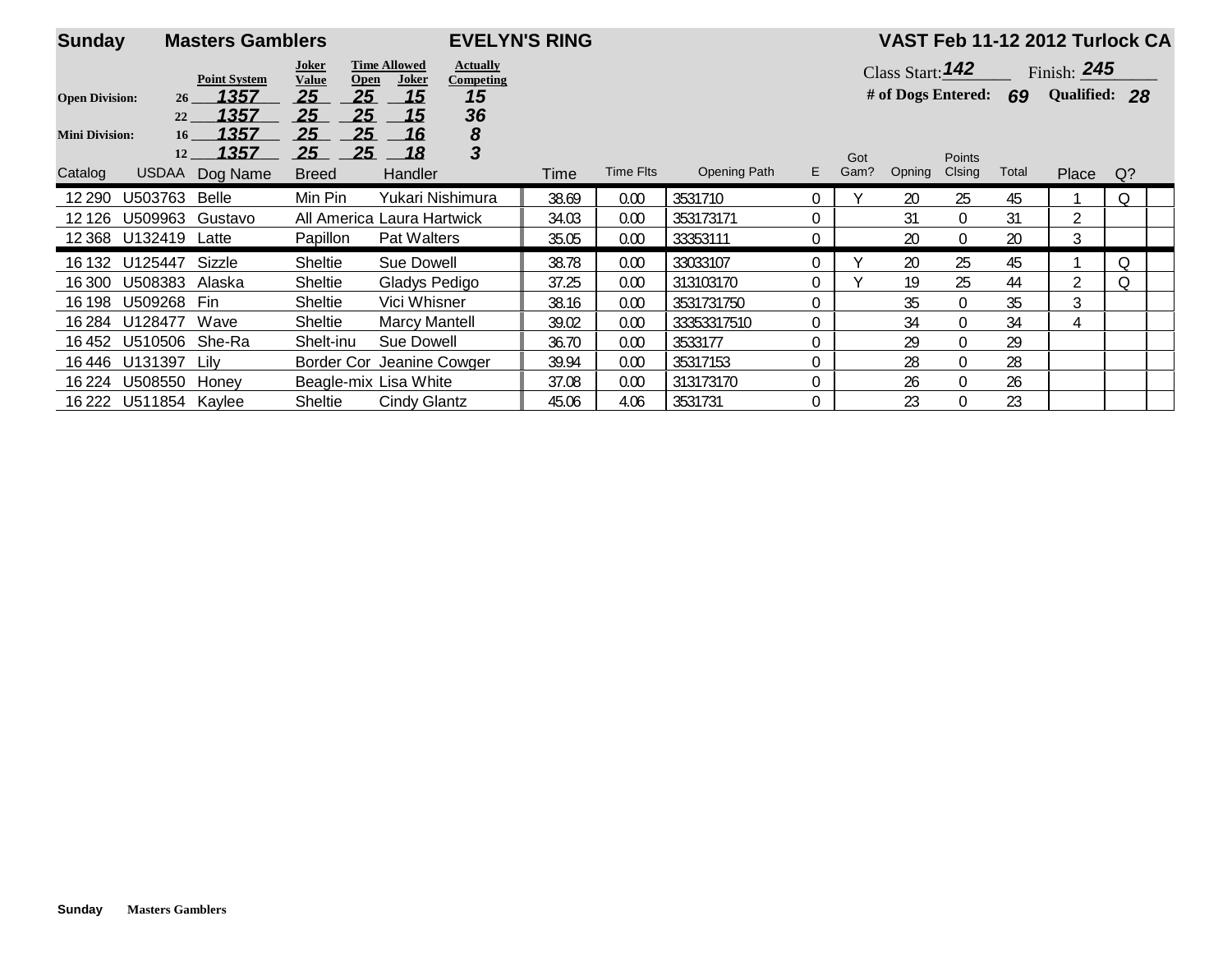|         | 22 148 U130907 Cassidy  |                               | <b>BC</b>     | Channan Fosty                   | 32.55     | 0.00 | 351731735151 | $\mathbf{0}$     | Y | 42             | 25               | 67     | $\mathbf{1}$   | $\Omega$ |  |
|---------|-------------------------|-------------------------------|---------------|---------------------------------|-----------|------|--------------|------------------|---|----------------|------------------|--------|----------------|----------|--|
|         | 22 352 U132420          | Ruby                          | <b>BC</b>     | Kate Wheelock                   | 34.86     | 0.00 | 353173171151 | $\overline{0}$   | Y | 38             | 25               | 63     | $\overline{2}$ | $\Omega$ |  |
|         | 22 214 U129629          | <b>Bette</b>                  | BC            | Mary Van Wormer                 | 35.21     | 0.00 | 353173171115 | $\mathbf 0$      | Y | 38             | 25               | 63     | 3              | Q        |  |
|         | 22 478 U510069 Roulette |                               | <b>BC</b>     | Katy Robertson                  | 36.02     | 0.00 | 35317153171  | $\boldsymbol{0}$ | Y | 37             | 25               | 62     | 4              | Q        |  |
|         | 22 216 U508729 J.B.     |                               | <b>BC</b>     | Kathleen Alles                  | 34.82     | 0.00 | 3531731715   | $\boldsymbol{0}$ | Y | 36             | 25               | 61     | 5              | Q        |  |
|         | 22 170 U128698 Killy    |                               | <b>BC</b>     | Dave Grubel                     | 35.62     | 0.00 | 3517317315   | 0                | Y | 36             | 25               | 61     | 6              | Q        |  |
|         | 22 242 U128206          | Cirque                        | BC            | Sharon Freilich                 | 35.99     | 0.00 | 33353317170  | $\mathbf 0$      | Υ | 36             | 25               | 61     |                | Q        |  |
|         | 22 344 U504605          | <b>Boost</b>                  | BC            | Ellen Finch                     | 37.29     | 0.00 | 35173173510  | $\overline{0}$   | Y | 36             | 25               | 61     |                | Q        |  |
|         | 22 190 U134116          | Kist                          | <b>BC</b>     | <b>Holly Bourne</b>             | 38.92     | 0.00 | 3517317351   | $\boldsymbol{0}$ | Y | 36             | 25               | 61     |                | Q        |  |
| 22 4 20 | U132968                 | <b>Betty</b>                  | Kelpie        | <b>Tracey Sirbello</b>          | 34.44     | 0.00 | 35173171511  | $\boldsymbol{0}$ | Y | 35             | 25               | 60     |                | Q        |  |
|         | 22 422 U135052 Deenie   |                               |               | Border Kel Carol Bowers         | 35.95     | 0.00 | 353731751    | $\boldsymbol{0}$ | Y | 35             | 25               | 60     |                | Q        |  |
|         | 22 218 U511307 Jeepers  |                               | BC            | Cheri Scannell                  | 37.26     | 0.00 | 3517317151   | $\boldsymbol{0}$ | Y | 34             | 25               | 59     |                | Q        |  |
|         |                         | 22 118 U133955 Space Monke BC |               | Laura Pryse                     | 32.55     | 0.00 | 351731715    | $\boldsymbol{0}$ | Y | 33             | 25               | 58     |                | Q        |  |
|         | 22 354 U137131 Fireball |                               | BC            | Laura Pryse                     | 38.72     | 0.00 | 353173171110 | $\overline{0}$   | Y | 33             | 25               | 58     |                | Q        |  |
|         | 22 256 U129151          | Jessie                        | BC            | Nora Bieber                     | 35.40     | 0.00 | 3531731711   | $\mathbf 0$      | Υ | 32             | 25               | 57     |                | Q        |  |
|         | 22 254 U506362 Icon     |                               | BC            | Channan Fosty                   | 33.45     | 0.00 | 3351731710   | $\overline{0}$   | Y | 31             | 25               | 56     |                | Q        |  |
|         | 22 208 U508866 Quas     |                               | BC            | Donna Sprouse                   | 38.98     | 0.00 | 3531731710   | $\mathbf 0$      | Y | 31             | 25               | 56     |                | Q        |  |
|         | 22 396 U133848 Kiley    |                               | BC            | Roberta Troxell                 | 36.54     | 0.00 | 35317317     | $\overline{0}$   | Y | 30             | 25               | 55     |                | Q        |  |
|         | 22 336 U129169          | <b>Beck</b>                   | BC            | <b>Robert Greene</b>            | 36.96     | 0.00 | 3017317305   | $\mathbf 0$      | Y | 30             | 25               | 55     |                | Q        |  |
|         | 22 434 U508660 Sweep    |                               | BC            | Jim Basic                       | 35.82     | 0.00 | 35317317510  | $\boldsymbol{0}$ |   | 36             | $\boldsymbol{0}$ | 36     |                |          |  |
|         | 22 228 U133343 Dig      |                               | <b>BC</b>     | <b>Karey Krauter</b>            | 42.69     | 2.69 | 3335331771   | $\boldsymbol{0}$ |   | 36             | $\boldsymbol{0}$ | 36     |                |          |  |
| 22 370  | U503025 Savanna         |                               | <b>BC</b>     | Gwen Tatsuno                    | 43.44     | 3.44 | 33531731711  | 0                |   | 35             | $\boldsymbol{0}$ | 35     |                |          |  |
| 22 340  | U500544                 | <b>Trek</b>                   | Aussie        | Erika Maurer                    | 37.66     | 0.00 | 3517317115   | $\mathbf 0$      |   | 34             | $\boldsymbol{0}$ | 34     |                |          |  |
|         | 22 108 U130779          | Ariel                         | Aussie        | <b>Mary Schultz</b>             | 40.59     | 0.59 | 35377350     | $\boldsymbol{0}$ |   | 33             | $\boldsymbol{0}$ | 33     |                |          |  |
|         | 22 468 U136421          | <b>Miss Molly</b>             | BC            | Lisa Bradford                   | 36.11     | 0.00 | 3531731711   | $\mathbf 0$      |   | 32             | $\mathbf 0$      | 32     |                |          |  |
|         | 22 180 U510768          | Rumor                         | BC            | <b>Denice Sawatzky</b>          | 41.99     | 1.99 | 353317017110 | $\boldsymbol{0}$ |   | 32             | $\boldsymbol{0}$ | 32     |                |          |  |
|         | 22 316 U125635 Piper    |                               | Aussie        | Sue Rush                        | 35.76     | 0.00 | 30173173051  | $\mathbf 0$      |   | 31             | $\mathbf 0$      | 31     |                |          |  |
|         | 22 162 U508630 Bailey   |                               | BC            | Shari Goldfarb                  | 41.57     | 1.57 | 353173171    | $\boldsymbol{0}$ |   | 31             | $\boldsymbol{0}$ | 31     |                |          |  |
|         | 22 234 U505388 Koa      |                               | $\sf BC$      | Kathy Carlsen                   | 43.64     | 3.64 | 353173170    | $\boldsymbol{0}$ |   | 30             | $\boldsymbol{0}$ | $30\,$ |                |          |  |
|         | 22 134 U134837 Fawkes   |                               | BC            | Katrina Parkinson               | 36.82     | 0.00 | 3517317110   | $\boldsymbol{0}$ |   | 29             | $\boldsymbol{0}$ | 29     |                |          |  |
|         | 22 392 U504534 Kollee   |                               | BC            | <b>Shelley Carrillo</b>         | 37.29     | 0.00 | 3517031350   | $\mathbf 0$      |   | 28             | $\mathbf 0$      | 28     |                |          |  |
|         | 22 278 U504716 Jersey   |                               | <b>BC Mix</b> | <b>Barbara Snarr</b>            | 39.35     | 0.00 | 3517317      | $\boldsymbol{0}$ |   | 27             | $\mathbf 0$      | 27     |                |          |  |
|         | 22 394 U508803 Arrow    |                               | Am Indian     | Deanna Fairchild                | 40.68     | 0.68 | 353735       | $\mathbf 0$      |   | 26             | $\overline{0}$   | 26     |                |          |  |
|         | 22 358 U135719          | Chloe                         | <b>BC</b>     | <b>Rachel Evers</b>             | 40.91     | 0.91 | 3513171301   | $\boldsymbol{0}$ |   | 25             | $\boldsymbol{0}$ | 25     |                |          |  |
|         | 22 486 U134280 Gemma    |                               |               | Eng Sheph Toni Duralski         | 44.10     | 4.10 | 35317310     | $\mathbf 0$      |   | 23             | 0                | 23     |                |          |  |
|         | 22 186 U506790 Picaboo  |                               | BC            | Nancy Damarodas                 | 40.80     | 0.80 | 3031073      | 0                |   | 17             | $\overline{0}$   | 17     |                |          |  |
|         | 22 144 U505326 Flurry   |                               |               | <b>LHWhippet Sharon Kroeger</b> | ΝT        | 0.00 |              | 0                |   | 0              | 0                | abs    |                |          |  |
|         | 22 196 U134003 Tcam     |                               | BC            | Silvina Bruera                  | NT        | 0.00 |              | $\boldsymbol{0}$ |   | 0              | $\boldsymbol{0}$ | abs    |                |          |  |
|         | 22 366 U507749 Niko     |                               | BC            | Linda Darcy                     | <b>NT</b> | 0.00 |              | $\boldsymbol{0}$ |   | $\mathbf{0}$   | $\boldsymbol{0}$ | abs    |                |          |  |
|         | 22 106 U130162 Sweep    |                               | BC            | Roger Anderson                  | <b>NT</b> | 0.00 |              | 0                |   | $\mathbf{0}$   | 0                | abs    |                |          |  |
|         | 22 492 U505451 Ceilidh  |                               | Beardie       | Jack Buhite                     | ΝT        | 0.00 |              | 0                |   | $\overline{0}$ | $\boldsymbol{0}$ | abs    |                |          |  |
|         | 22 382 U510489 Trim     |                               | BC            | Roger Anderson                  | ΝT        | 0.00 |              | 0                |   | 0              | 0                | abs    |                |          |  |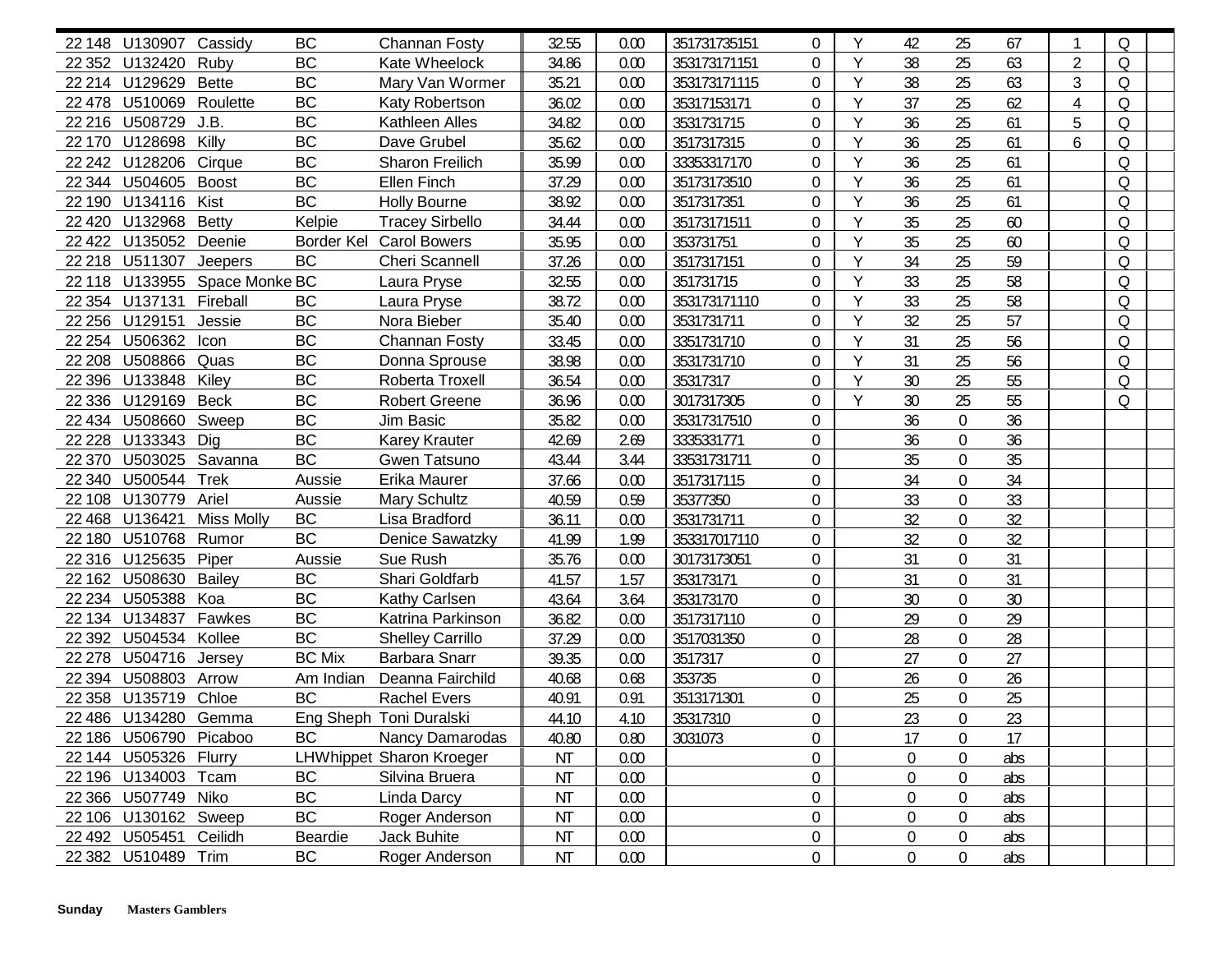| 26 376 U508899         | Scandal                | BC        | Sharon Freilich          | 35.15     | 0.00 | 3115317317300 |             | 35 | 25             | 60  |   |   |  |
|------------------------|------------------------|-----------|--------------------------|-----------|------|---------------|-------------|----|----------------|-----|---|---|--|
| 26 302 U132653 Ricky   |                        | BC        | Nora Bieber              | 36.02     | 0.00 | 353173175     | $\Omega$    | 35 | 25             | 60  | 2 |   |  |
| 26448 U131589          | Rowdy                  | <b>BC</b> | Cheri Van Bibber         | 33.03     | 0.00 | 3531771511    | $\Omega$    | 34 | 25             | 59  | 3 | O |  |
| 26 174 U509618         | Quik                   | BC        | Carlene Chandler         | 35.31     | 0.00 | 35317317110   |             | 32 | 25             | 57  |   |   |  |
| 26 226 U131241 Kubby   |                        |           | All America Rachel Evers | 35.72     | 0.00 | 3531731710    | $\mathbf 0$ | 31 | 25             | 56  |   |   |  |
| 26 154 U131074         | Skip                   | BC        | Sue Bailey               | 38.22     | 0.00 | 353317170     | $\mathbf 0$ | 30 | 25             | 55  |   |   |  |
|                        | 26 308 U133586 Rampage | <b>BC</b> | Channan Fosty            | 35.27     | 0.00 | 3517317351    |             | 36 | $\overline{0}$ | 36  |   |   |  |
| 26 112 U134291 Paxxton |                        | BC        | Lonny Elson              | 35.67     | 0.00 | 33531731710   | $\Omega$    | 34 | $\overline{0}$ | 34  |   |   |  |
| 26 110 U133792         | Gifted                 | <b>BC</b> | <b>Rachel Sanders</b>    | 37.28     | 0.00 | 3517317131    | $\Omega$    | 32 | $\overline{0}$ | 32  |   |   |  |
| 26466 U128666          | Cinch                  | <b>BC</b> | Holly Bourne             | 38.62     | 0.00 | 3517317301    |             | 31 | $\overline{0}$ | 31  |   |   |  |
| 26 246 U128627         | Stuie                  | BC        | <b>Rachel Sanders</b>    | 39.48     | 0.00 | 353173171     |             | 31 | $\overline{0}$ | 31  |   |   |  |
| 26 296 U134821         | Zack                   |           | Labrador R Hugh Vincent  | 39.68     | 0.00 | 35317317      | $\theta$    | 30 | $\Omega$       | 30  |   |   |  |
| 26 304 U132991         | Grifter                | BC        | Gwen Tatsuno             | 35.88     | 0.00 | 3531030017    |             | 23 | $\theta$       | 23  |   |   |  |
| 26 288 U132469         | Drover                 | Kelpie    | Kathy Carlsen            | 41.40     | 1.40 | 3031735       |             | 22 | $\overline{0}$ | 22  |   |   |  |
| 26 364 U134211         | Quinn                  | BC        | Deanna Fairchild         | 38.62     | 0.00 | 353300511     | $\Omega$    | 21 | $\Omega$       | 21  |   |   |  |
| 26 210 U130607         | Kep                    | BC        | Laura Jones              | <b>NT</b> | 0.00 |               | $\mathbf 0$ |    | $\theta$       | abs |   |   |  |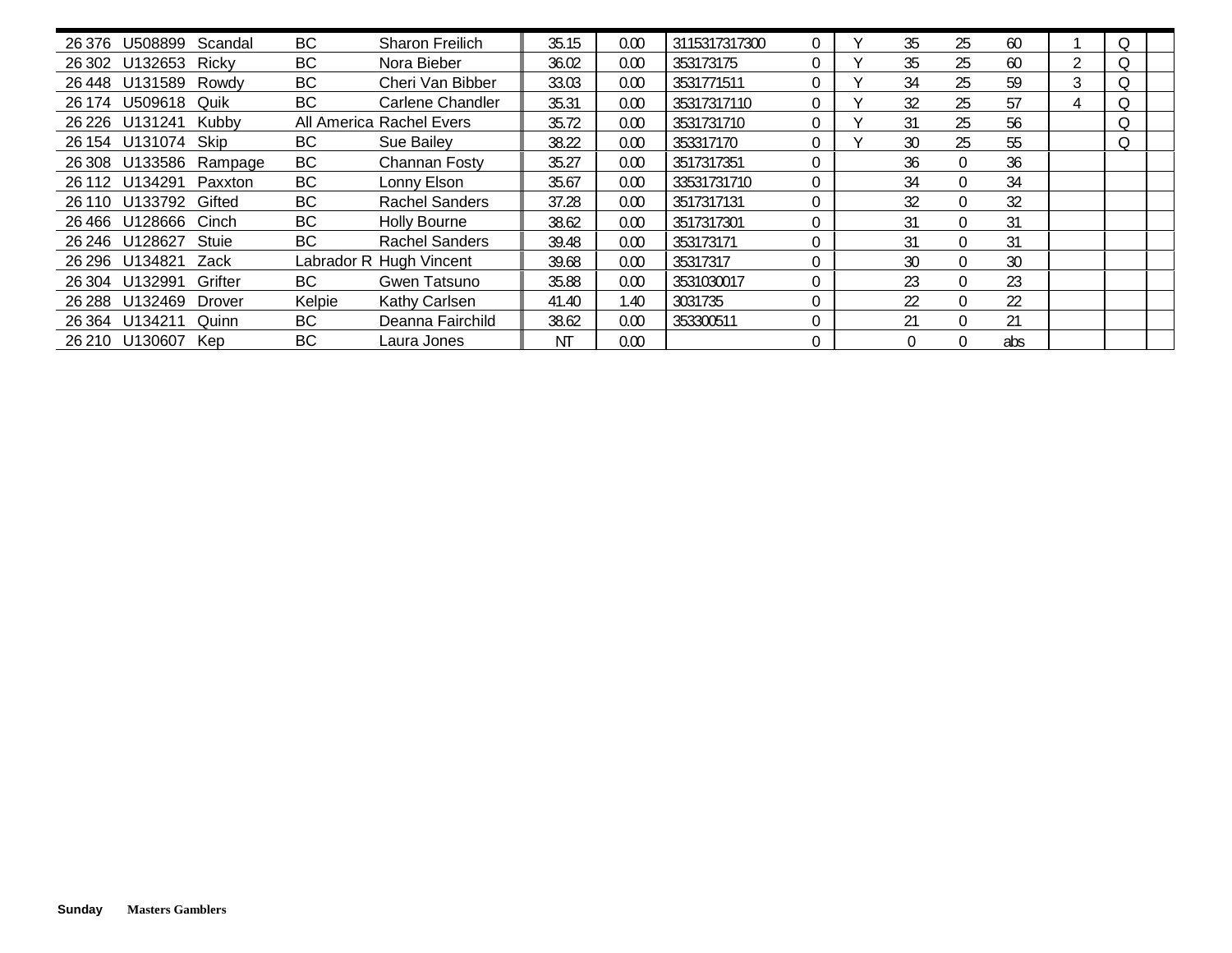| <b>Sunday</b>         | <b>Perf III Gamblers</b> |                     |                               |                              |                    | <b>EVELYN'S RING</b> |                  |                     |                  |      |                     |                  |       | VAST Feb 11-12 2012 Turlock CA      |          |  |
|-----------------------|--------------------------|---------------------|-------------------------------|------------------------------|--------------------|----------------------|------------------|---------------------|------------------|------|---------------------|------------------|-------|-------------------------------------|----------|--|
|                       |                          | <b>Point System</b> | Joker<br><b>Value</b><br>Open | <b>Time Allowed</b><br>Joker | <b>Actually</b>    |                      |                  |                     |                  |      | Class Start: $1259$ |                  |       | Finish: $138$                       |          |  |
| <b>Open Division:</b> | 22                       | 1357                | 25<br>25                      | 17                           | Competing<br>10    |                      |                  |                     |                  |      |                     |                  |       | # of Dogs Entered: 44 Qualified: 17 |          |  |
|                       | 16                       | 1357                | 25<br>25                      | 17                           | 20                 |                      |                  |                     |                  |      |                     |                  |       |                                     |          |  |
| <b>Mini Division:</b> | 12                       | 1357                | 25<br>25                      | <u>18</u>                    | $\mathbf{3}$       |                      |                  |                     |                  |      |                     |                  |       |                                     |          |  |
|                       | $8 -$                    | 1357                | 25<br>25                      | 20                           | 8                  |                      |                  |                     |                  | Got  |                     | Points           |       |                                     |          |  |
| Catalog               |                          | USDAA Dog Name      | <b>Breed</b>                  | Handler                      |                    | Time                 | <b>Time Flts</b> | <b>Opening Path</b> | E.               | Gam? | Opning              | Clsing           | Total | Place                               | $Q$ ?    |  |
| 08 294                | U134600 Gwyny            |                     | PWCorgi                       | Gail Mahood                  |                    | 37.94                | 0.00             | 353317713           | 0                | Y    | 33                  | 25               | 58    | 1                                   | Q        |  |
| 08 270                | U502019 Otterpop         |                     | All America Laura Hartwick    |                              |                    | 38.22                | 0.00             | 5331711             | 0                | Y    | 21                  | 25               | 46    | $\overline{2}$                      | $\Omega$ |  |
|                       | 08 192 U130736           | William             | PWCorgi                       | <b>Nell Davis</b>            |                    | 38.95                | 0.00             | 3517317             | $\boldsymbol{0}$ | n    | 27                  | $\overline{0}$   | 27    | $\mathfrak{Z}$                      |          |  |
| 08 200                | U112568 Cindy            |                     | <b>JRT</b>                    | <b>Kathy Carlsen</b>         |                    | 34.70                | 0.00             | 31317370            | $\mathbf 0$      | n    | 25                  | $\boldsymbol{0}$ | 25    | 4                                   |          |  |
| 08 136                |                          | U510534 Sweet Pea   | Pug                           | Stephenie Morgan             |                    | 41.08                | 0.00             | 35317111            | $\boldsymbol{0}$ | n    | 22                  | $\boldsymbol{0}$ | 22    |                                     |          |  |
|                       | 08 338 U137315 Poppy     |                     | Chihuahua Lisa White          |                              |                    | 37.74                | 0.00             | 31317310            | 0                | n    | 19                  | $\boldsymbol{0}$ | 19    |                                     |          |  |
|                       | 08 212 U134917 Bambi     |                     | Pug                           | Laurie Cowhig                |                    | 46.88                | 1.88             | 353310              | $\boldsymbol{0}$ |      | 15                  | $\boldsymbol{0}$ | 15    |                                     |          |  |
|                       | 08 252 U121007 Tater     |                     | Pomerania Ray Jang            |                              |                    | 45.70                | 0.70             | 13330               | 0                |      | 10                  | $\overline{0}$   | 10    |                                     |          |  |
|                       | 12 250 U510986           | Millie              | Border Cor Kathy Van Der Maa  |                              |                    | 34.38                | 0.00             | 35317311            | $\boldsymbol{0}$ | n    | 24                  | $\overline{0}$   | 24    | $\mathbf{1}$                        |          |  |
|                       | 12 390 U125241           | Diamond             | Bedlington Jeri Bernard       |                              |                    | 38.74                | 0.00             | 35331711            | 0                | n    | 24                  | $\boldsymbol{0}$ | 24    | $\overline{2}$                      |          |  |
| 12 3 20               | U502587 Beau             |                     | Poodle                        | Nancy Layton                 |                    | 43.18                | 0.18             | 301731710           | 0                |      | 23                  | $\boldsymbol{0}$ | 23    | 3                                   |          |  |
|                       | 12 114 U502751 Tazz      |                     | Sheltie                       | Vici Whisner                 |                    | <b>NT</b>            | 0.00             |                     | $\mathbf 0$      |      | $\overline{0}$      | $\boldsymbol{0}$ | abs   |                                     |          |  |
|                       | 16 292 U129697 Epic      |                     | BC                            | Janet Dunn                   |                    | 33.12                | 0.00             | 35173173515         | $\boldsymbol{0}$ | Y    | 41                  | 25               | 66    | $\mathbf{1}$                        | Q        |  |
|                       | 16 360 U120454 Fable     |                     | <b>BC</b>                     | <b>Rachel Sanders</b>        |                    | 36.15                | 0.00             | 3517317351          | 0                | Y    | 36                  | 25               | 61    | $\overline{2}$                      | $\Omega$ |  |
| 16404                 | U506087                  | Toby                | ShepX                         | Lisa Andrews                 |                    | 39.56                | 0.00             | 351731735           | 0                | Y    | 35                  | 25               | 60    | 3                                   | Q        |  |
|                       | 16 328 U128901           | <b>Styx</b>         | BC                            | <b>Karey Krauter</b>         |                    | 37.50                | 0.00             | 33353377            | $\mathbf 0$      | Y    | 34                  | 25               | 59    | 4                                   | Q        |  |
|                       | 16 258 U124091           | Annie               | BC                            | Kathleen Alles               |                    | 36.36                | 0.00             | 335331771           | 0                | Y    | 33                  | 25               | 58    |                                     | Q        |  |
|                       | 16442 U507133            | Blue                | Sheltie                       |                              | Sandrine Williamso | 38.64                | 0.00             | 3517317150          | 0                | Y    | 33                  | 25               | 58    |                                     | Q        |  |
| 16410                 | U503871                  | Maddie              | BC                            | Katrina Parkinson            |                    | 34.16                | 0.00             | 3531731711          | $\boldsymbol{0}$ | Y    | 32                  | 25               | 57    |                                     | Q        |  |
| 16496                 | U115066                  | <b>Bump</b>         | BC                            | <b>Karey Krauter</b>         |                    | 37.12                | 0.00             | 33533177            | $\boldsymbol{0}$ | Y    | 32                  | 25               | 57    |                                     | Q        |  |
| 16 176                | U500276                  | Heath               | BC                            | <b>Terry LeClair</b>         |                    | 34.91                | 0.00             | 3351731710          | $\boldsymbol{0}$ | Y    | 31                  | 25               | 56    |                                     | Q        |  |
|                       | 16 470 U503964 Fizz      |                     | Sheltie                       | Cynthia Roberts              |                    | 36.22                | 0.00             | 35173171111         | 0                | Y    | 31                  | 25               | 56    |                                     | Q        |  |
| 16480                 | U135673 Jade             |                     | All America Patti Dunlap      |                              |                    | 43.15                | 1.15             | 351731735           | 0                |      | 35                  | $\boldsymbol{0}$ | 35    |                                     |          |  |
|                       | 16 494 U120780 Maddie    |                     | Aussie                        | Sue Rush                     |                    | 40.42                | 0.00             | 30173173151         | $\boldsymbol{0}$ | n    | 32                  | $\overline{0}$   | 32    |                                     |          |  |
|                       | 16 472 U117372 Ally      |                     | <b>ACD</b>                    | Mardee Jang                  |                    | 45.19                | 3.19             | 35173173            | 0                |      | 30                  | $\overline{0}$   | 30    |                                     |          |  |
|                       | 16 426 U125087 Trane     |                     | BC                            | Mike Kambeitz                |                    | 42.99                | 0.99             | 3531715310          | 0                |      | 29                  | $\mathbf 0$      | 29    |                                     |          |  |
|                       | 16 374 U506320 Karlie    |                     | Golden Ret Jennie Keifer      |                              |                    | 38.57                | 0.00             | 35513173            | $\boldsymbol{0}$ | n    | 28                  | $\boldsymbol{0}$ | 28    |                                     |          |  |
|                       | 16 152 U507110 Cass      |                     | BC                            | <b>Nancy Tetrick</b>         |                    | 40.15                | 0.00             | 3131731711          | $\mathbf{0}$     | n    | 28                  | 0                | 28    |                                     |          |  |
|                       | 16 334 U125715 Willie    |                     | <b>ACD</b>                    | <b>Barb Triol</b>            |                    | 36.02                | 0.00             | 3030137711          | 0                | n    | 26                  | 0                | 26    |                                     |          |  |
|                       | 16 498 U133283 Annie     |                     | Kelpie                        | <b>Colleen Reid</b>          |                    | 38.87                | 0.00             | 33533171            | 0                | n    | 26                  | 0                | 26    |                                     |          |  |
|                       | 16 332 U133282 Bella     |                     | Kelpie                        | Colleen Reid                 |                    | 38.32                | 0.00             | 333533111           | 0                | n    | 23                  | 0                | 23    |                                     |          |  |
|                       | 16 432 U117541 Bud       |                     | BC                            | <b>Barbara McElhiney</b>     |                    | 38.44                | 0.00             | 3313170             | 0                | n    | 18                  | 0                | 18    |                                     |          |  |
|                       | 16 490 U506692 Luna      |                     | Bedlington Christine Brew     |                              |                    | ΝT                   | 0.00             |                     | $\boldsymbol{0}$ |      | $\overline{0}$      | $\overline{0}$   | abs   |                                     |          |  |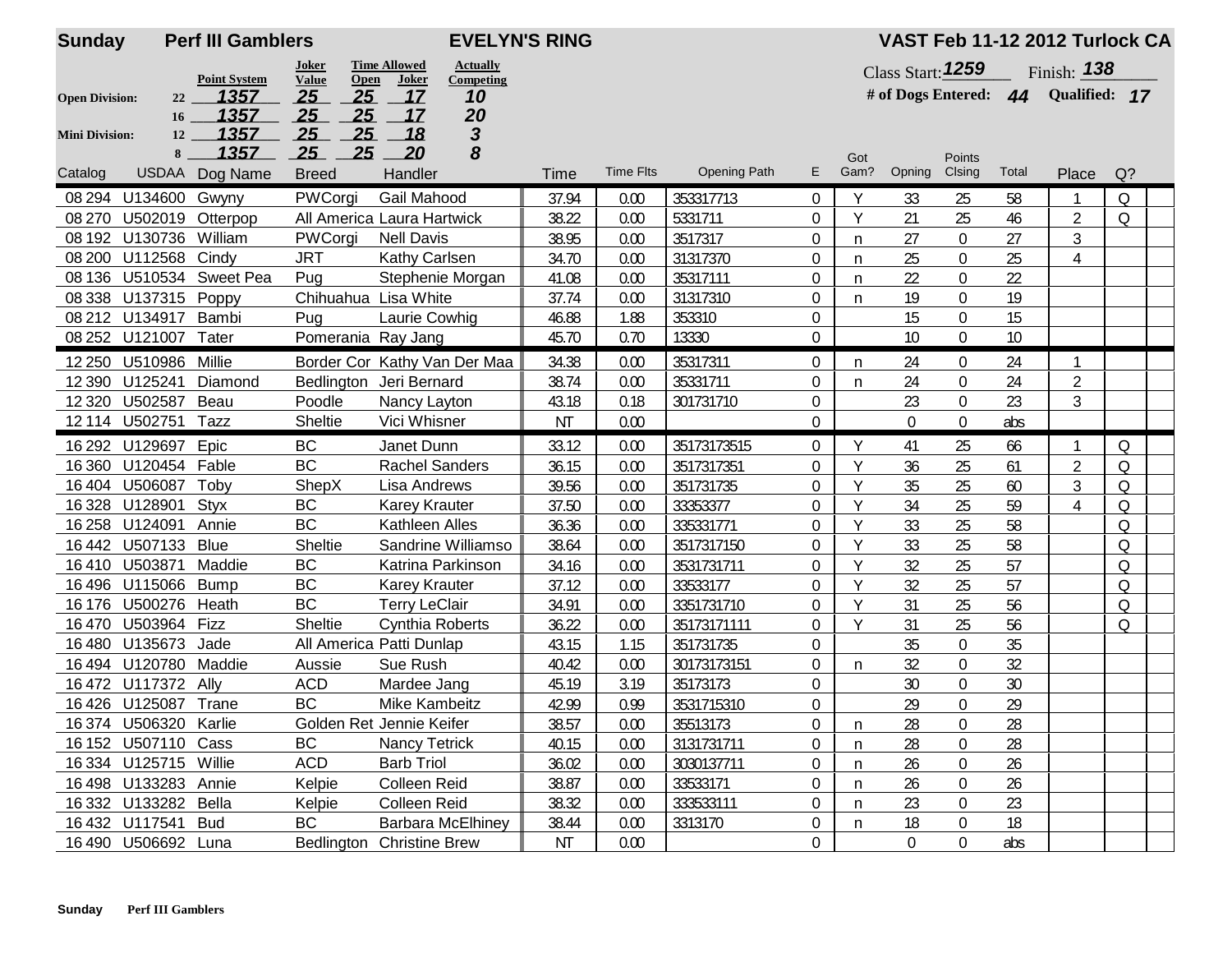| U501822<br>22 274        | BС<br>Tweed      | Bettina Keszthelyi        | 37.48     | 0.00 | 351731715  |  | 33 | 25               | 58  |  |  |
|--------------------------|------------------|---------------------------|-----------|------|------------|--|----|------------------|-----|--|--|
| 22 464 U123644 Brenn     | BС               | Carlene Chandler          | 34.87     | 0.00 | 3531731710 |  |    | 25               | 56  |  |  |
| 22 160 U125632 Darby     |                  | Labrador R Debbie McVay   | 40.57     | 0.00 | 3533177    |  | 29 | 25               | 54  |  |  |
| U508085 Bling<br>22 436  | BС               | Laurie Salter             | 34.29     | 0.00 | 3131711515 |  | 28 | 25               | 53  |  |  |
| U508813 Starr<br>22 230  |                  | All America Susanne Cohen | 40.93     | 0.00 | 517317111  |  |    | 25               | 52  |  |  |
| U505324 Kipper<br>22 372 | BС               | Susan Paulsen             | 36.54     | 0.00 | 5317153171 |  | 34 | 0                | 34  |  |  |
| 22 238 U132325 Guapo     | ACD              | Lisa Andrews              | 39.46     | 0.00 | 301731735  |  | 30 | $\Omega$         | 30  |  |  |
| 22 206 U119818           | Tika<br>Craussie | Ellen Finch               | 41.12     | 0.00 | 33157317   |  | 30 | $\Omega$         | 30  |  |  |
| 22 262 U116841<br>Ana    | Catahoula        | Leslie Bickel             | 34.20     | 0.00 | 0171317151 |  |    | $\left( \right)$ | 27  |  |  |
| U511428<br>22 444        | GSD<br>Leeta     | Roberta Troxell           | 44.85     | 2.85 | 30317317   |  |    |                  | 25  |  |  |
| U134586<br>22 414        | BС<br>Cody       | Jennette Kovacs           | <b>NT</b> | 0.00 |            |  |    |                  | abs |  |  |

| <b>Sunday</b>                    | <b>Veterans Gamblers</b> |                                  |                                                  |                                           | <b>EVELYN'S RING</b>              |       |           |              |    |             |                                         |                         |       | VAST Feb 11-12 2012 Turlock CA      |     |  |
|----------------------------------|--------------------------|----------------------------------|--------------------------------------------------|-------------------------------------------|-----------------------------------|-------|-----------|--------------|----|-------------|-----------------------------------------|-------------------------|-------|-------------------------------------|-----|--|
| <b>Open Division:</b>            | 16 <sup>1</sup>          | <b>Point System</b><br>1357      | Joker<br>Open<br><u>Value</u><br>25<br>30        | <b>Time Allowed</b><br><b>Joker</b><br>20 | <b>Actually</b><br>Competing<br>2 |       |           |              |    |             | Class Start: 1255<br># of Dogs Entered: |                         | 3     | Finish: $1258$<br><b>Qualified:</b> | - 0 |  |
| <b>Mini Division:</b><br>Catalog | 12<br>8<br><b>USDAA</b>  | 1357<br>1357<br>1357<br>Dog Name | 30<br>25<br>30<br>25<br>30<br>25<br><b>Breed</b> | 20<br>21<br>23<br>Handler                 | 0<br>0                            | Time  | Time Flts | Opening Path | E. | Got<br>Gam? | Opning                                  | <b>Points</b><br>Clsing | Total | Place                               | Q?  |  |
|                                  | 12 412 U125780 Scout     |                                  | Beardie                                          | Nancy Layton                              |                                   | 44.32 | 0.00      | 353170       |    |             | 19                                      | 0                       | 19    |                                     |     |  |
| 16 146                           | U115619 Cody             |                                  | Aussie                                           | Barbara Hasey                             |                                   | 37.46 | 0.00      | 1333131311   |    |             | 20                                      | 0                       | 20    |                                     |     |  |
|                                  | 16 182 U509209           | Fritz                            | Giant Schn Jennifer Mangelos                     |                                           |                                   | 37.15 | 0.00      | 351710       |    | n           |                                         | 0                       |       | $\sim$                              |     |  |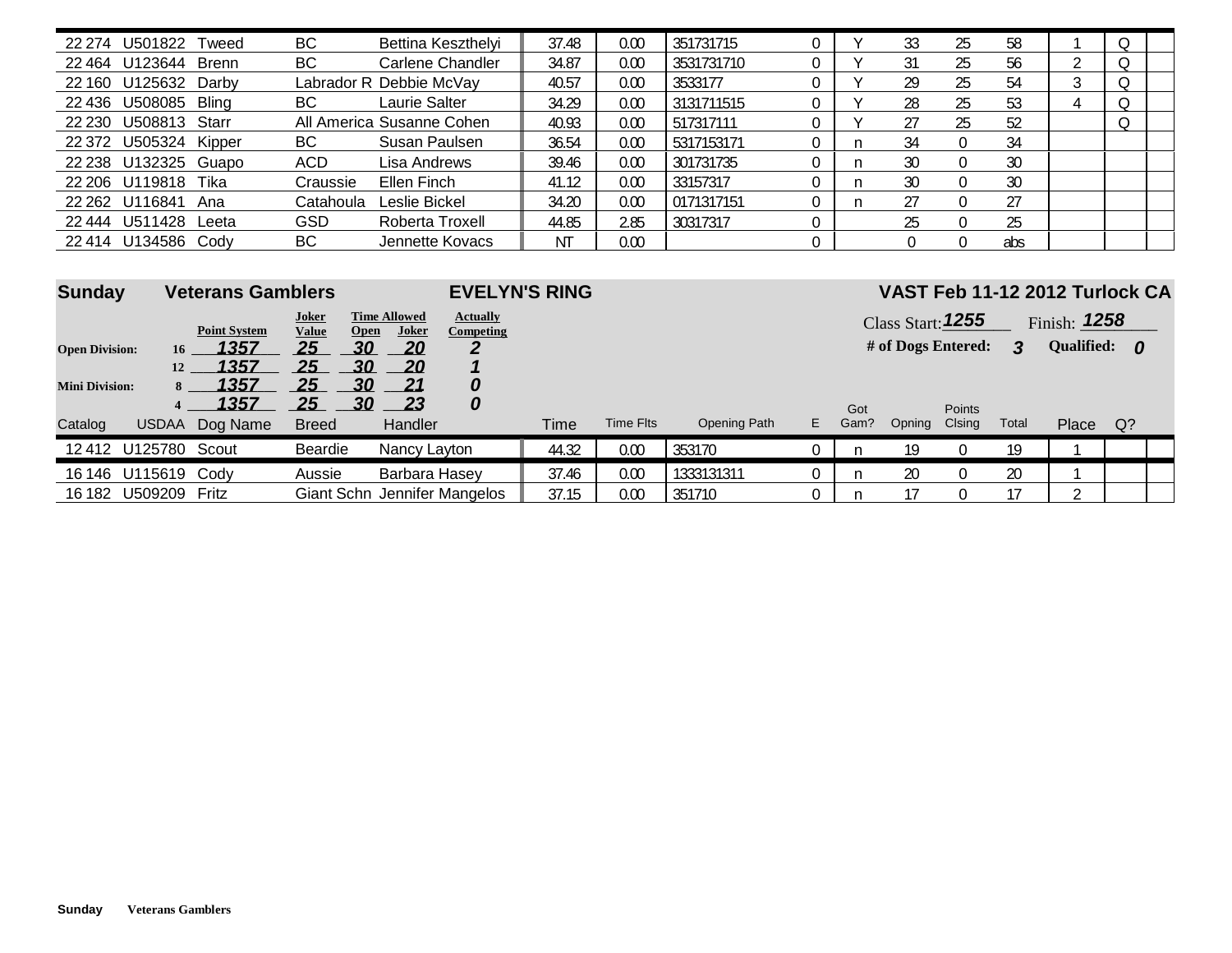| <b>Sunday</b>         |                       | <b>Masters Snooker</b> |                                     | <b>EVELYN'S RING</b>       |       |              |                |          |                |                     |       |                |    | VAST Feb 11-12 2012 Turlock CA |  |
|-----------------------|-----------------------|------------------------|-------------------------------------|----------------------------|-------|--------------|----------------|----------|----------------|---------------------|-------|----------------|----|--------------------------------|--|
|                       |                       | <b>SCT</b>             | <b>Actually</b><br><b>Competing</b> |                            |       |              |                |          |                | Class Start: $1112$ |       | Finish: $1214$ |    |                                |  |
| <b>Open Division:</b> | 26 <sup>2</sup>       | 49.00                  | 16                                  |                            |       |              |                |          |                | # of Dogs Entered:  |       | 68             |    | Qualified: 28                  |  |
| <b>Mini Division:</b> | 22<br>16 <sup>1</sup> | 49.00<br>51.00         | 36<br>6                             |                            |       |              |                |          |                |                     |       |                |    |                                |  |
|                       | 12                    | 53.00                  | $\overline{2}$                      |                            |       |              |                | Clsing   |                | <b>Points</b>       |       |                |    |                                |  |
| Catalog               | <b>USDAA</b>          | Dog Name               | <b>Breed</b>                        | Handler                    | Time  | Opening Path | E.             | max      | Opning         | Clsing              | Total | Place Q? SQ?   |    |                                |  |
| 12 1 26               | U509963               | Gustavo                |                                     | All America Laura Hartwick | 36.21 | 141514       | $\Omega$       |          | 16             | 27                  | 43    |                | Q  |                                |  |
| 12 290                | U503763               | Belle                  | Min Pin                             | Yukari Nishimura           | 44.07 | 141513       | 0              |          | 15             | 27                  | 42    | 2              |    |                                |  |
|                       | 12 128 U135683        | Breeze                 | Chi-terrier                         | <b>Barbara McElhiney</b>   | ΝT    |              | $\overline{0}$ | $\Omega$ | $\overline{0}$ | $\mathbf{0}$        | abs   |                |    |                                |  |
| 16 284                | U128477               | Wave                   | <b>Sheltie</b>                      | <b>Marcy Mantell</b>       | 42.12 | 171717       | 0              |          | 24             | 27                  | 51    |                | 0  | <b>SQ</b>                      |  |
| 16 300                | U508383               | Alaska                 | <b>Sheltie</b>                      | Gladys Pedigo              | 44.10 | 171513       |                |          | 18             | 27                  | 45    |                |    | SQ                             |  |
| 16 2 24               | U508550               | Honev                  |                                     | Beagle-mix Lisa White      | 36.80 | 141614       | $\mathbf 0$    |          | 17             | 27                  | 44    | 3              | Q. |                                |  |
| 16 132                | U125447               | Sizzle                 | <b>Sheltie</b>                      | Sue Dowell                 | 38.14 | 141713       | $\Omega$       |          | 17             | 27                  | 44    | 4              | Q  |                                |  |
| 16 452                | U510506               | She-Ra                 | Shelt-inu                           | Sue Dowell                 | 38.31 | 141713       | $\mathbf{0}$   |          | 17             | 27                  | 44    |                | Q  |                                |  |
| 16 198                | U509268               | Fin                    | Sheltie                             | Vici Whisner               | 32.31 | 171513       | $\mathbf{0}$   |          | 18             | 9                   | 27    |                |    |                                |  |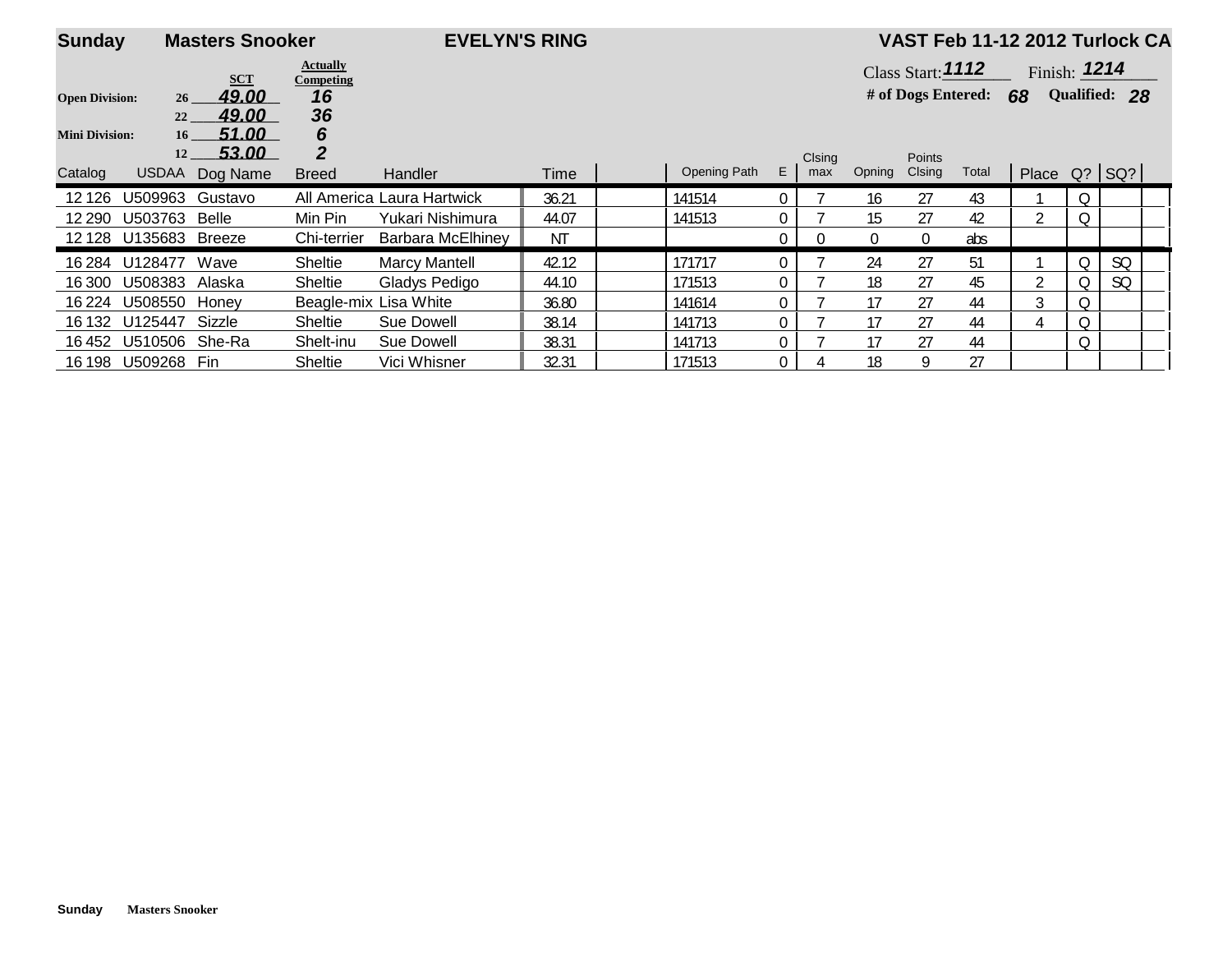| 22 282 U138036 Boca     |                               | Aussie        | Dave Grubel              | 45.03     | 171715 | $\overline{0}$   | $\overline{7}$   | 22             | 27               | 49             |                | $\Omega$ | <b>SQ</b> |  |
|-------------------------|-------------------------------|---------------|--------------------------|-----------|--------|------------------|------------------|----------------|------------------|----------------|----------------|----------|-----------|--|
| 22 108 U130779          | Ariel                         | Aussie        | <b>Mary Schultz</b>      | 47.26     | 171715 | $\overline{0}$   | $\overline{7}$   | 22             | 27               | 49             | $\overline{2}$ | $\Omega$ | <b>SQ</b> |  |
| 22 242 U128206 Cirque   |                               | BC            | Sharon Freilich          | 39.31     | 171615 | $\boldsymbol{0}$ | $\overline{7}$   | 21             | 27               | 48             | 3              | $\Omega$ | <b>SQ</b> |  |
| 22 170 U128698 Killy    |                               | <b>BC</b>     | Dave Grubel              | 41.29     | 171714 | $\boldsymbol{0}$ | $\overline{7}$   | 21             | 27               | 48             | 4              | $\Omega$ | <b>SQ</b> |  |
| 22 434 U508660 Sweep    |                               | <b>BC</b>     | Jim Basic                | 35.63     | 171515 | $\overline{0}$   | $\overline{7}$   | 20             | 27               | 47             |                | $\Omega$ | SQ        |  |
| 22 394 U508803          | Arrow                         | Am Indian     | Deanna Fairchild         | 49.56     | 171515 | $\overline{0}$   | $\overline{7}$   | 20             | 27               | 47             | 6              | $\Omega$ | <b>SQ</b> |  |
| 22 254 U506362          | Icon                          | BC            | Channan Fosty            | 35.75     | 151615 | $\overline{0}$   | $\overline{7}$   | 19             | 27               | 46             |                | $\Omega$ |           |  |
| 22 370 U503025 Savanna  |                               | <b>BC</b>     | Gwen Tatsuno             | 36.84     | 171613 | $\mathbf 0$      | $\overline{7}$   | 19             | 27               | 46             |                | Q        |           |  |
| 22 216 U508729 J.B.     |                               | <b>BC</b>     | Kathleen Alles           | 40.86     | 171514 | $\overline{0}$   | $\overline{7}$   | 19             | 27               | 46             |                | Q        |           |  |
| 22 148 U130907 Cassidy  |                               | BC            | Channan Fosty            | 35.28     | 151515 | $\mathbf 0$      | $\overline{7}$   | 18             | 27               | 45             |                | Q        |           |  |
| 22 134 U134837 Fawkes   |                               | <b>BC</b>     | Katrina Parkinson        | 40.90     | 171513 | $\overline{0}$   | $\overline{7}$   | 18             | 27               | 45             |                | Q        |           |  |
| 22 208 U508866 Quas     |                               | <b>BC</b>     | Donna Sprouse            | 40.40     | 151514 | $\overline{0}$   | $\overline{7}$   | 17             | 27               | 44             |                | Q        |           |  |
| 22 234 U505388 Koa      |                               | <b>BC</b>     | Kathy Carlsen            | 35.63     | 141514 | $\overline{0}$   | 6                | 16             | 20               | 36             |                |          |           |  |
| 22 232 U132060          | Cami                          | Aussie        | Matt Mizenko             | 43.35     | 101714 | $\overline{0}$   | 6                | 14             | 20               | 34             |                |          |           |  |
| 22 344 U504605 Boost    |                               | BC            | Ellen Finch              | 47.74     | 171715 | $\overline{0}$   | 4                | 22             | 9                | 31             |                |          |           |  |
| 22 218 U511307 Jeepers  |                               | BC            | <b>Cheri Scannell</b>    | 39.77     | 171714 | $\overline{0}$   | $\overline{4}$   | 21             | 9                | 30             |                |          |           |  |
| 22 256 U129151          | Jessie                        | BC            | Nora Bieber              | 40.35     | 171713 | $\overline{0}$   | 4                | 20             | 9                | 29             |                |          |           |  |
| 22 278 U504716 Jersey   |                               | <b>BC Mix</b> | <b>Barbara Snarr</b>     | 52.38     | 17016  | $\overline{0}$   | 5                | 15             | 14               | 29             |                |          |           |  |
| 22 228 U133343 Dig      |                               | BC            | <b>Karey Krauter</b>     | 52.21     | 01715  | $\mathbf 0$      | 5                | 14             | 14               | 28             |                |          |           |  |
| 22 274 U501822 Tweed    |                               | BC            | Bettina Keszthelyi       | 33.00     | 151514 | $\overline{0}$   | $\overline{4}$   | 17             | 9                | 26             |                |          |           |  |
| 22 486 U134280 Gemma    |                               |               | Eng Sheph Toni Duralski  | 54.98     | 171717 | $\overline{0}$   | $\overline{2}$   | 24             | $\overline{2}$   | 26             |                |          |           |  |
| 22 336 U129169 Beck     |                               | <b>BC</b>     | <b>Robert Greene</b>     | 30.80     | 171715 | $\boldsymbol{0}$ | $\Omega$         | 22             | $\boldsymbol{0}$ | 22             |                |          |           |  |
| 22 366 U507749 Niko     |                               | BC            | Linda Darcy              | 33.80     | 171715 | $\boldsymbol{0}$ | $\boldsymbol{0}$ | 22             | $\boldsymbol{0}$ | 22             |                |          |           |  |
| 22 162 U508630          | <b>Bailey</b>                 | BC            | Shari Goldfarb           | 39.17     | 151414 | $\overline{0}$   | $\mathfrak{Z}$   | 16             | 5                | 21             |                |          |           |  |
| 22 352 U132420          | Ruby                          | BC            | Kate Wheelock            | 33.08     | 101513 | $\overline{0}$   | 4                | 11             | 9                | 20             |                |          |           |  |
| 22 396 U133848          | Kiley                         | BC            | Roberta Troxell          | 32.63     | 1617   | $\overline{0}$   | $\Omega$         | 15             | $\boldsymbol{0}$ | 15             |                |          |           |  |
| 22 298 U506767          | Kicks!                        | <b>BC</b>     | Wendy Vogelgesan         | 23.10     | 17150  | $\boldsymbol{0}$ | $\mathbf 0$      | 14             | $\boldsymbol{0}$ | 14             |                |          |           |  |
| 22 190 U134116 Kist     |                               | <b>BC</b>     | <b>Holly Bourne</b>      | <b>NT</b> | 1515   | $\mathbf 0$      | $\Omega$         | 12             | $\boldsymbol{0}$ | 12             |                |          |           |  |
| 22 214 U129629 Bette    |                               | BC            | Mary Van Wormer          | 14.57     | 171    | $\overline{0}$   | $\Omega$         | 9              | $\mathbf 0$      | 9              |                |          |           |  |
| 22 478 U510069 Roulette |                               | BC            | Katy Robertson           | 20.21     | 1710   | $\overline{0}$   | $\Omega$         | 9              | $\mathbf 0$      | 9              |                |          |           |  |
| 22 180 U510768 Rumor    |                               | <b>BC</b>     | Denice Sawatzky          | 24.27     | 1017   | $\overline{0}$   | $\Omega$         | 9              | $\mathbf 0$      | 9              |                |          |           |  |
| 22 422 U135052 Deenie   |                               | Border Kel    | <b>Carol Bowers</b>      | 11.07     | 17     | $\overline{0}$   | $\Omega$         | 8              | $\mathbf 0$      | 8              |                |          |           |  |
| 22 392 U504534 Kollee   |                               | BC            | <b>Shelley Carrillo</b>  | 11.96     | 17     | $\overline{0}$   | $\Omega$         | 8              | $\mathbf 0$      | 8              |                |          |           |  |
| 22 196 U134003 Tcam     |                               | BC            | Silvina Bruera           | <b>NT</b> | 1010   | $\boldsymbol{0}$ | $\mathbf 0$      | $\overline{2}$ | $\boldsymbol{0}$ | $\overline{2}$ |                |          |           |  |
| 22 186 U506790 Picaboo  |                               | BC            | <b>Nancy Damarodas</b>   | 13.34     | 10     | $\overline{0}$   | $\overline{0}$   | $\mathbf{1}$   | 0                | $\mathbf{1}$   |                |          |           |  |
| 22 260 U503726 Beadle   |                               | BC            | <b>Terry LeClair</b>     | <b>NT</b> | 10     | 0                | $\boldsymbol{0}$ |                | 0                | $\mathbf{1}$   |                |          |           |  |
| 22 106 U130162 Sweep    |                               | BC            | Roger Anderson           | <b>NT</b> |        | $\mathbf 0$      | $\mathbf 0$      | 0              | $\boldsymbol{0}$ | abs            |                |          |           |  |
| 22 492 U505451 Ceilidh  |                               | Beardie       | Jack Buhite              | <b>NT</b> |        | $\overline{0}$   | $\overline{0}$   | 0              | $\boldsymbol{0}$ | abs            |                |          |           |  |
|                         | 22 118 U133955 Space Monke BC |               | Laura Pryse              | <b>NT</b> |        | $\boldsymbol{0}$ | $\overline{0}$   | 0              | 0                | abs            |                |          |           |  |
| 22 144 U505326 Flurry   |                               |               | LHWhippet Sharon Kroeger | <b>NT</b> |        | $\boldsymbol{0}$ | $\overline{0}$   | 0              | 0                | abs            |                |          |           |  |
| 22 382 U510489 Trim     |                               | BC            | Roger Anderson           | <b>NT</b> |        | $\boldsymbol{0}$ | $\overline{0}$   | 0              | 0                | abs            |                |          |           |  |
| 22 266 U134718 Skyelark |                               | Beardie       | Jack Buhite              | <b>NT</b> |        | $\mathbf 0$      | $\boldsymbol{0}$ | $\mathbf 0$    | $\boldsymbol{0}$ | abs            |                |          |           |  |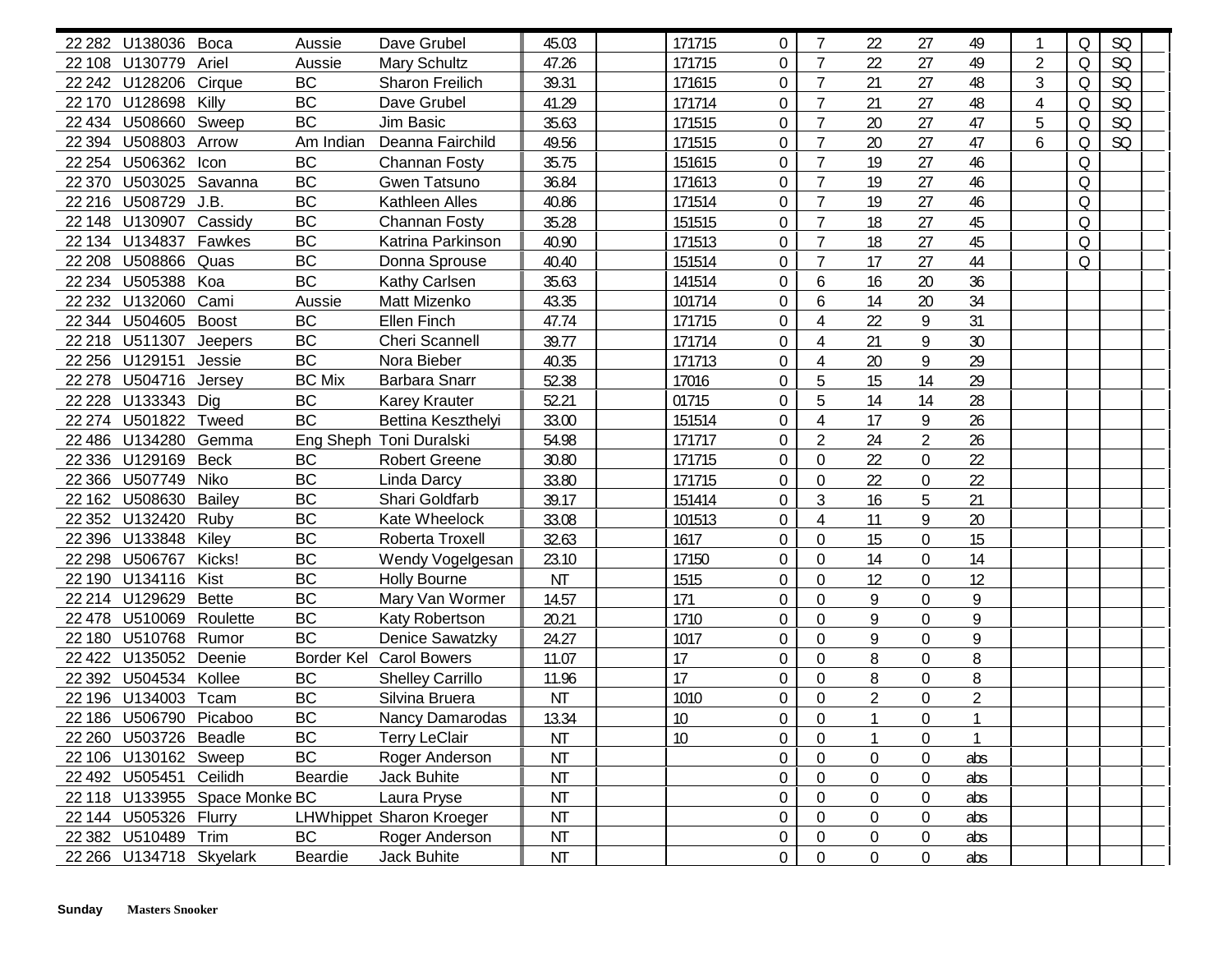|        | 26 326 U129156 Maiya |                        | Border Kel | <b>Tracey Sirbello</b>   | 42.46     | 151717 | 0            |              | 22           | 27       | 49  |   | SQ        |  |
|--------|----------------------|------------------------|------------|--------------------------|-----------|--------|--------------|--------------|--------------|----------|-----|---|-----------|--|
|        | 26 110 U133792       | Gifted                 | BC         | <b>Rachel Sanders</b>    | 44.56     | 171715 | $\Omega$     |              | 22           | 27       | 49  | 2 | <b>SQ</b> |  |
|        | 26 154 U131074 Skip  |                        | BC         | Sue Bailey               | 49.84     | 151717 | $\Omega$     |              | 22           | 27       | 49  | 3 | SQ        |  |
|        |                      | 26 308 U133586 Rampage | BC         | Channan Fosty            | 39.31     | 151615 | $\Omega$     |              | 19           | 27       | 46  |   |           |  |
|        | 26 376 U508899       | Scandal                | BC         | <b>Sharon Freilich</b>   | 39.37     | 151515 | $\Omega$     |              | 18           | 27       | 45  |   |           |  |
| 26 112 | U134291              | Paxxton                | BC         | Lonny Elson              | 44.25     | 101717 | $\Omega$     |              | 17           | 27       | 44  |   |           |  |
|        | 26 288 U132469       | Drover                 | Kelpie     | Kathy Carlsen            | 38.17     | 141514 | $\Omega$     |              | 16           | 27       | 43  |   |           |  |
|        | 26 174 U509618 Quik  |                        | BC         | Carlene Chandler         | 37.40     | 101514 | $\Omega$     |              | 12           | 27       | 39  |   |           |  |
|        | 26 364 U134211       | Quinn                  | BC         | Deanna Fairchild         | 40.43     | 151515 | $\mathbf 0$  | <sub>0</sub> | 18           | 20       | 38  |   |           |  |
|        | 26 226 U131241       | Kubby                  |            | All America Rachel Evers | 55.14     | 171717 | $\Omega$     |              | 24           | 9        | 33  |   |           |  |
|        | 26 448 U131589 Rowdy |                        | BC         | Cheri Van Bibber         | 37.32     | 171513 | $\Omega$     | C            | 18           | 14       | 32  |   |           |  |
|        | 26 246 U128627       | Stuie                  | BC         | <b>Rachel Sanders</b>    | 46.31     | 151515 | $\mathbf 0$  |              | 18           | 9        | 27  |   |           |  |
|        | 26 296 U134821       | Zack                   |            | Labrador R Hugh Vincent  | 50.71     | 101013 | $\mathbf 0$  | <sub>0</sub> | <sub>6</sub> | 20       | 26  |   |           |  |
|        | 26 304 U132991       | Grifter                | BC         | Gwen Tatsuno             | 51.98     | 17170  | $\mathbf 0$  |              | 16           | 9        | 25  |   |           |  |
|        | 26 302 U132653 Ricky |                        | BC         | Nora Bieber              | 43.58     | 171715 | $\Omega$     | $\Omega$     | 22           | $\Omega$ | 22  |   |           |  |
|        | 26466 U128666        | Cinch                  | <b>BC</b>  | <b>Holly Bourne</b>      | 42.15     | 101515 | $\Omega$     |              | 13           | 5        | 18  |   |           |  |
|        | 26 210 U130607       | Kep                    | <b>BC</b>  | Laura Jones              | <b>NT</b> |        | $\mathbf{0}$ |              |              | $\theta$ | abs |   |           |  |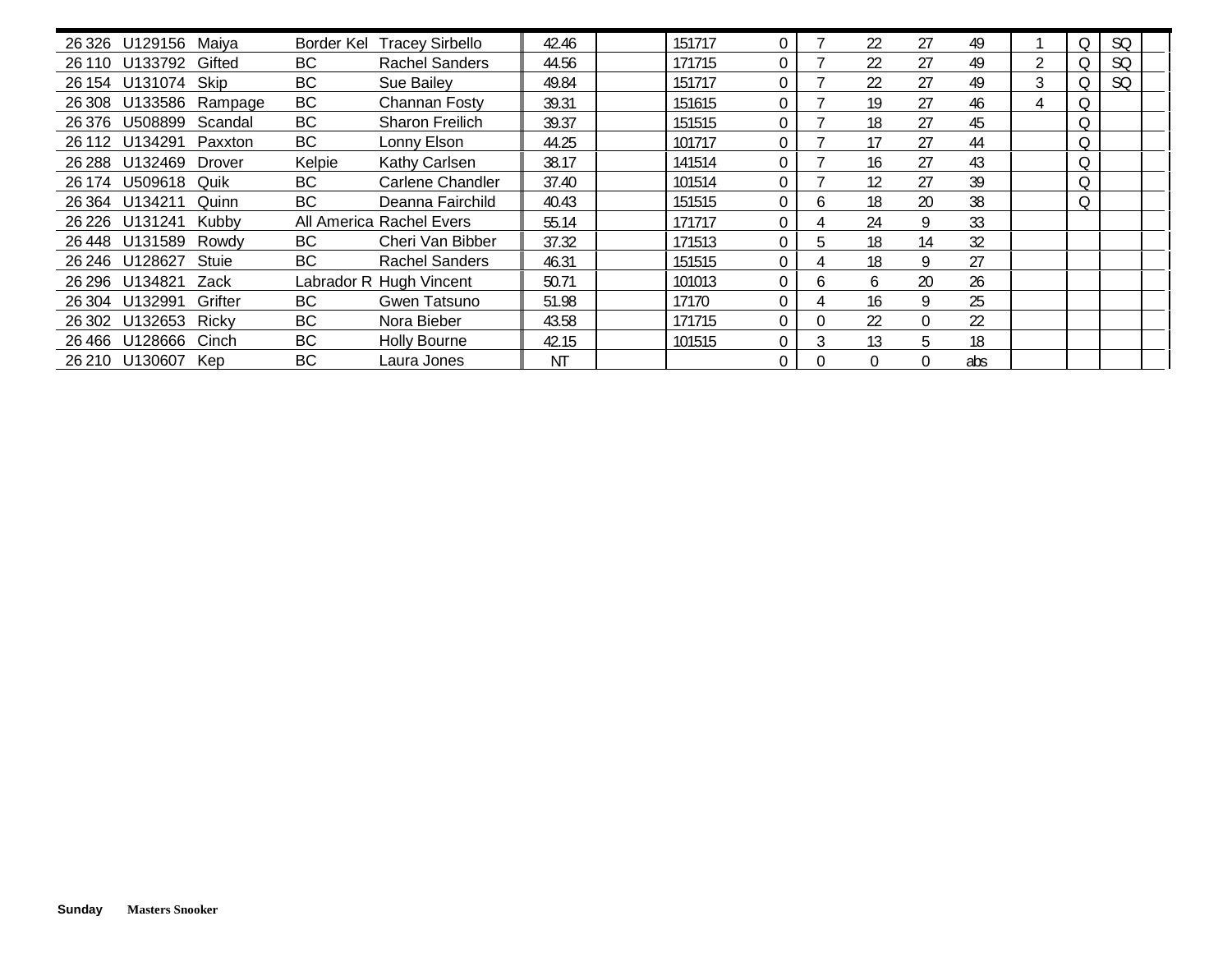| <b>Sunday</b>         |                      | <b>Perf III Snooker</b>  |                      | <b>EVELYN'S RING</b>         |       |              |                |                |        |                         |       | VAST Feb 11-12 2012 Turlock CA |                                                                                                            |               |  |
|-----------------------|----------------------|--------------------------|----------------------|------------------------------|-------|--------------|----------------|----------------|--------|-------------------------|-------|--------------------------------|------------------------------------------------------------------------------------------------------------|---------------|--|
|                       |                      |                          | <b>Actually</b>      |                              |       |              |                |                |        | Class Start: 1027       |       | Finish: 1111                   |                                                                                                            |               |  |
| <b>Open Division:</b> | 22                   | <b>SCT</b><br>51.00      | Competing<br>9       |                              |       |              |                |                |        | # of Dogs Entered: $40$ |       |                                |                                                                                                            | Qualified: 27 |  |
|                       | 16                   | 51.00                    | 21                   |                              |       |              |                |                |        |                         |       |                                |                                                                                                            |               |  |
| <b>Mini Division:</b> | 12                   | 53.00                    | 4                    |                              |       |              |                |                |        |                         |       |                                |                                                                                                            |               |  |
|                       | 8                    | 55.00                    | 6                    |                              |       |              |                | Clsing         |        | Points                  |       |                                |                                                                                                            |               |  |
| Catalog               |                      | USDAA Dog Name           | <b>Breed</b>         | Handler                      | Time  | Opening Path | E              | max            | Opning | Clsing                  | Total | Place Q? SQ?                   |                                                                                                            |               |  |
|                       | 08 294 U134600       | Gwyny                    | PWCorgi              | Gail Mahood                  | 48.36 | 171515       | $\overline{0}$ | 7              | 20     | 27                      | 47    |                                | $\Omega$                                                                                                   | SQ            |  |
|                       | 08 338 U137315       | Poppy                    | Chihuahua Lisa White |                              | 51.24 | 171614       | 0              | 7              | 20     | 27                      | 47    | 2                              | $\Omega$                                                                                                   | SQ            |  |
| 08 270                | U502019              | Otterpop                 |                      | All America Laura Hartwick   | 35.49 | 141514       | $\overline{0}$ | $\overline{7}$ | 16     | 27                      | 43    | 3                              | $\Omega$                                                                                                   |               |  |
|                       | 08 192 U130736       | William                  | PWCorgi              | <b>Nell Davis</b>            | 47.99 | 151414       | $\overline{0}$ | $\overline{7}$ | 16     | 27                      | 43    | 4                              | $\Omega$                                                                                                   |               |  |
|                       |                      | 08 136 U510534 Sweet Pea | Pug                  | Stephenie Morgan             | 44.91 | 141414       | $\overline{0}$ | 6              | 15     | 20                      | 35    |                                |                                                                                                            |               |  |
|                       | 08 212 U134917       | Bambi                    | Pug                  | Laurie Cowhig                | 33.53 | 1717         | $\mathbf 0$    | $\overline{0}$ | 16     | $\boldsymbol{0}$        | 16    |                                |                                                                                                            |               |  |
| 12 250                | U510986              | Millie                   |                      | Border Cor Kathy Van Der Maa | 49.21 | 171514       | $\mathbf 0$    | $\overline{7}$ | 19     | 27                      | 46    |                                | $\Omega$                                                                                                   |               |  |
| 12 3 20               | U502587              | Beau                     | Poodle               | Nancy Layton                 | 41.46 | 171413       | $\mathbf 0$    | $\overline{7}$ | 17     | 27                      | 44    | $\overline{2}$                 | $\Omega$                                                                                                   |               |  |
|                       | 12 114 U502751       | Tazz                     | Sheltie              | Vici Whisner                 | 51.90 | 141414       | $\overline{0}$ | 4              | 15     | 9                       | 24    | 3                              |                                                                                                            |               |  |
|                       | 12 386 U510198       | Clark                    |                      | Pomerania Mardee Jang        | 43.86 | 1417         | $\mathbf 0$    | $\mathbf 0$    | 13     | $\overline{0}$          | 13    | $\overline{4}$                 |                                                                                                            |               |  |
|                       | 16 292 U129697       | Epic                     | <b>BC</b>            | Janet Dunn                   | 42.83 | 171715       | $\overline{0}$ | $\overline{7}$ | 22     | 27                      | 49    |                                | Q                                                                                                          | SQ            |  |
| 16 176                | U500276              | Heath                    | <b>BC</b>            | <b>Terry LeClair</b>         | 44.64 | 171715       | $\overline{0}$ | $\overline{7}$ | 22     | 27                      | 49    | $\overline{2}$                 | $\Omega$                                                                                                   | <b>SQ</b>     |  |
|                       | 16442 U507133        | <b>Blue</b>              | Sheltie              | Sandrine Williamso           | 46.01 | 171715       | $\overline{0}$ | $\overline{7}$ | 22     | 27                      | 49    | 3                              | $\Omega$                                                                                                   | SQ            |  |
| 16374                 | U506320              | Karlie                   |                      | Golden Ret Jennie Keifer     | 51.85 | 171715       | 0              | $\overline{7}$ | 22     | 27                      | 49    | 4                              | $\Omega$                                                                                                   | <b>SQ</b>     |  |
| 16 340                | U500544              | <b>Trek</b>              | Aussie               | Erika Maurer                 | 52.03 | 171715       | $\mathbf 0$    | $\overline{7}$ | 22     | 27                      | 49    | 5                              | ${\mathsf Q}$                                                                                              |               |  |
| 16410                 | U503871              | Maddie                   | BC                   | Katrina Parkinson            | 39.35 | 171514       | $\mathbf 0$    | $\overline{7}$ | 19     | 27                      | 46    |                                | $\mathsf{Q}% _{T}=\mathsf{Q}_{T}\!\left( a,b\right) ,\ \mathsf{Q}_{T}=\mathsf{Q}_{T}\!\left( a,b\right) ,$ |               |  |
|                       | 16 360 U120454 Fable |                          | BC                   | <b>Rachel Sanders</b>        | 37.81 | 151515       | $\overline{0}$ | $\overline{7}$ | 18     | 27                      | 45    |                                | Q                                                                                                          |               |  |
|                       | 16 498 U133283       | Annie                    | Kelpie               | <b>Colleen Reid</b>          | 49.33 | 141614       | $\mathbf 0$    | $\overline{7}$ | 17     | 27                      | 44    |                                | $\overline{Q}$                                                                                             |               |  |
|                       | 16 470 U503964 Fizz  |                          | Sheltie              | Cynthia Roberts              | 36.46 | 141514       | $\mathbf 0$    | $\overline{7}$ | 16     | 27                      | 43    |                                | $\Omega$                                                                                                   |               |  |
|                       | 16 426 U125087       | Trane                    | <b>BC</b>            | <b>Mike Kambeitz</b>         | 38.52 | 141514       | $\overline{0}$ | $\overline{7}$ | 16     | 27                      | 43    |                                | $\Omega$                                                                                                   |               |  |
|                       | 16 490 U506692       | Luna                     | Bedlington           | <b>Christine Brew</b>        | 45.91 | 141514       | $\overline{0}$ | $\overline{7}$ | 16     | 27                      | 43    |                                | $\Omega$                                                                                                   |               |  |
|                       | 16 332 U133282       | Bella                    | Kelpie               | <b>Colleen Reid</b>          | 34.95 | 141414       | $\mathbf 0$    | $\overline{7}$ | 15     | 27                      | 42    |                                | $\Omega$                                                                                                   |               |  |
|                       | 16 404 U506087       | Toby                     | ShepX                | Lisa Andrews                 | 48.96 | 101715       | $\mathbf 0$    | $\overline{7}$ | 15     | 27                      | 42    |                                | $\Omega$                                                                                                   |               |  |
|                       | 16 432 U117541       | <b>Bud</b>               | BC                   | <b>Barbara McElhiney</b>     | 42.66 | 141413       | $\overline{0}$ | $\overline{7}$ | 14     | 27                      | 41    |                                | $\Omega$                                                                                                   |               |  |
|                       | 16 258 U124091       | Annie                    | BC                   | Kathleen Alles               | 44.14 | 17015        | $\overline{0}$ | 7              | 14     | 27                      | 41    |                                | Q                                                                                                          |               |  |
|                       | 16 496 U115066       | <b>Bump</b>              | BC                   | <b>Karey Krauter</b>         | 41.98 | 141515       | 0              | 6              | 17     | 20                      | 37    |                                | Q                                                                                                          |               |  |
|                       | 16 152 U507110       | Cass                     | BC                   | Nancy Tetrick                | 35.88 | 141414       | 0              | 6              | 15     | 20                      | 35    |                                |                                                                                                            |               |  |
|                       | 16 328 U128901       | <b>Styx</b>              | BC                   | <b>Karey Krauter</b>         | 37.08 | 141515       | $\mathbf 0$    | 5              | 17     | 14                      | 31    |                                |                                                                                                            |               |  |
|                       | 16 316 U125635       | Piper                    | Aussie               | Sue Rush                     | 30.35 | 171515       | $\mathbf 0$    | $\Omega$       | 20     | $\boldsymbol{0}$        | 20    |                                |                                                                                                            |               |  |
|                       | 16 334 U125715       | Willie                   | <b>ACD</b>           | <b>Barb Triol</b>            | 22.16 | 1717         | $\mathbf 0$    | 0              | 16     | 0                       | 16    |                                |                                                                                                            |               |  |
|                       | 16 280 U135152 Raven |                          | Pumi                 | <b>Christine Brew</b>        | 14.88 | 17           | 0              | $\Omega$       | 8      | $\overline{0}$          | 8     |                                |                                                                                                            |               |  |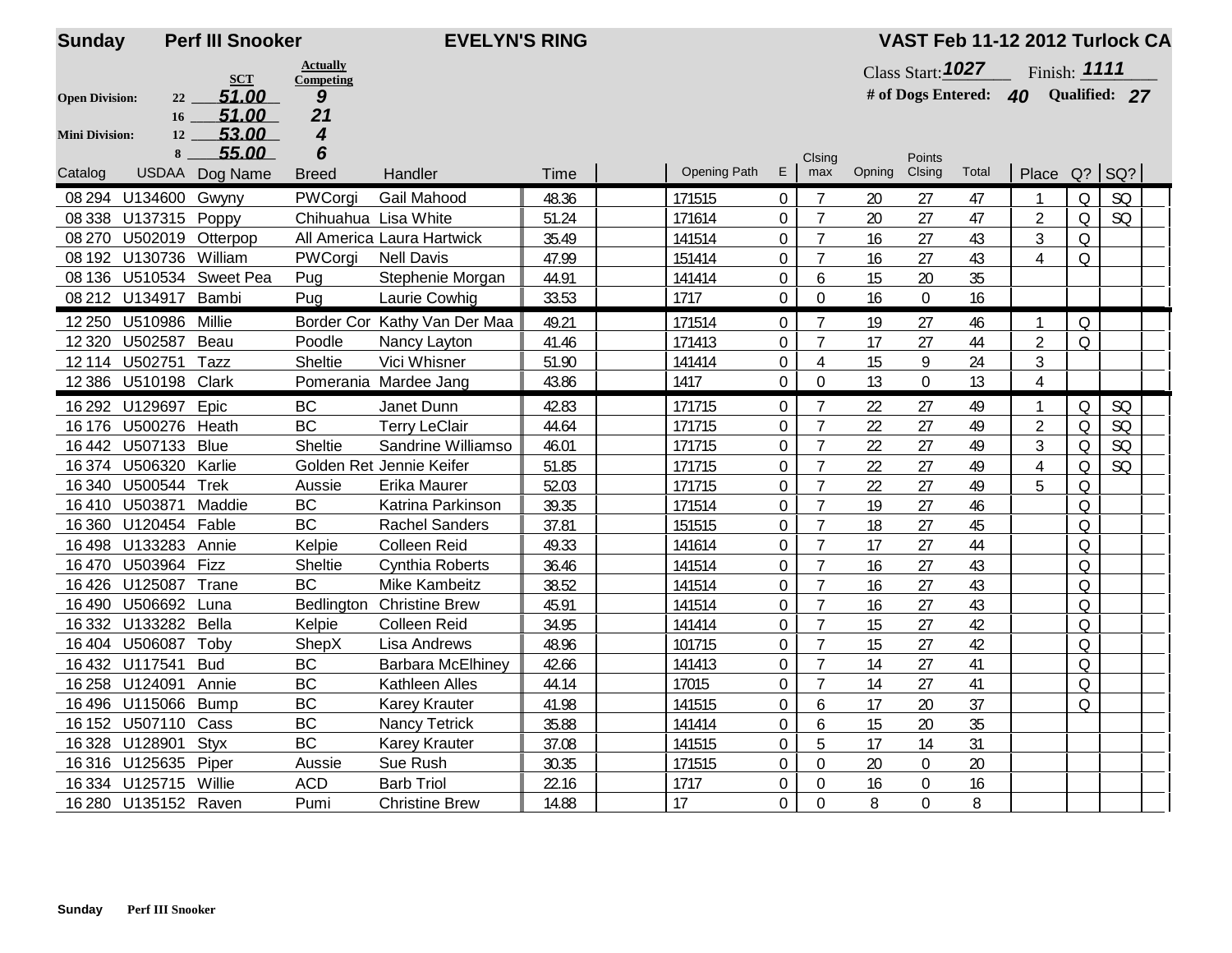|        | 22 436 U508085 Bling |        | BC         | Laurie Salter             | 42.57 | 171715 |  |    |    | 49 |          | SO. |  |
|--------|----------------------|--------|------------|---------------------------|-------|--------|--|----|----|----|----------|-----|--|
| 22 240 | U501686 Sheila       |        | BC         | Barbara Snarr             | 53.55 | 171713 |  | 20 |    | 47 |          | SQ  |  |
|        | 22 262 U116841       | Ana    | Catahoula  | Leslie Bickel             | 38.57 | 161414 |  |    |    | 44 |          |     |  |
|        | 22 238 U132325 Guapo |        | <b>ACD</b> | Lisa Andrews              | - NT  | 141414 |  |    |    | 42 |          |     |  |
|        | 22 464 U123644       | Brenn  | BC         | Carlene Chandler          | 40.25 | 101413 |  | 10 |    | 37 | $\Omega$ |     |  |
| 22 444 | U511428              | Leeta  | GSD        | Roberta Troxell           | 42.63 | 141414 |  |    | 20 | 35 |          |     |  |
|        | 22 206 U119818       | Tika   | Craussie   | Ellen Finch               | 51.59 | 171014 |  | 14 | 20 | 34 |          |     |  |
| 22 230 | U508813 Starr        |        |            | All America Susanne Cohen | 58.49 | 171714 |  |    |    | 30 |          |     |  |
| 22 372 | U505324              | Kipper | BC         | Susan Paulsen             | 12.61 |        |  |    |    |    |          |     |  |

| <b>Sunday</b>         |                      | <b>Veterans Snooker</b> |                                     | <b>EVELYN'S RING</b>         |       |              |                |        |        |                          |              | VAST Feb 11-12 2012 Turlock CA |                     |  |
|-----------------------|----------------------|-------------------------|-------------------------------------|------------------------------|-------|--------------|----------------|--------|--------|--------------------------|--------------|--------------------------------|---------------------|--|
|                       |                      | <b>SCT</b>              | <b>Actually</b><br><b>Competing</b> |                              |       |              |                |        |        | <b>Class Start: 1018</b> |              |                                | Finish: <b>1026</b> |  |
| <b>Open Division:</b> |                      | 54.00<br>16             | 2                                   |                              |       |              |                |        |        | # of Dogs Entered:       |              | 5                              | Qualified: 2        |  |
| <b>Mini Division:</b> | 12<br>$-8$<br>4      | 54.00<br>56.00<br>58.00 | 0                                   |                              |       |              |                | Clsing |        | Points                   |              |                                |                     |  |
| Catalog               | <b>USDAA</b>         | Dog Name                | <b>Breed</b>                        | Handler                      | Time  | Opening Path | E              | max    | Opning | Clsing                   | Total        |                                | Place Q? SQ?        |  |
|                       | 04 252 U121007       | Tater                   | Pomerania Ray Jang                  |                              | 48.21 | 141414       | $\overline{0}$ |        | 15     | 27                       | 42           |                                | Q                   |  |
|                       | 12 412 U125780 Scout |                         | Beardie                             | Nancy Layton                 | 34.77 | 17141        |                |        | 14     | $\Omega$                 | 14           |                                |                     |  |
|                       | 12 472 U117372 Ally  |                         | ACD.                                | Mardee Jang                  | 19.81 | 141          |                |        | 6      | $\overline{0}$           | <sub>b</sub> |                                |                     |  |
| 16 182                | U509209              | Fritz                   |                                     | Giant Schn Jennifer Mangelos | 41.15 | 141414       | 0              |        | 15     | 27                       | 42           |                                |                     |  |
|                       | 16 146 U115619 Cody  |                         | Aussie                              | Barbara Hasey                | 34.51 | 141614       | 0              |        |        | q                        | 26           | ↑                              |                     |  |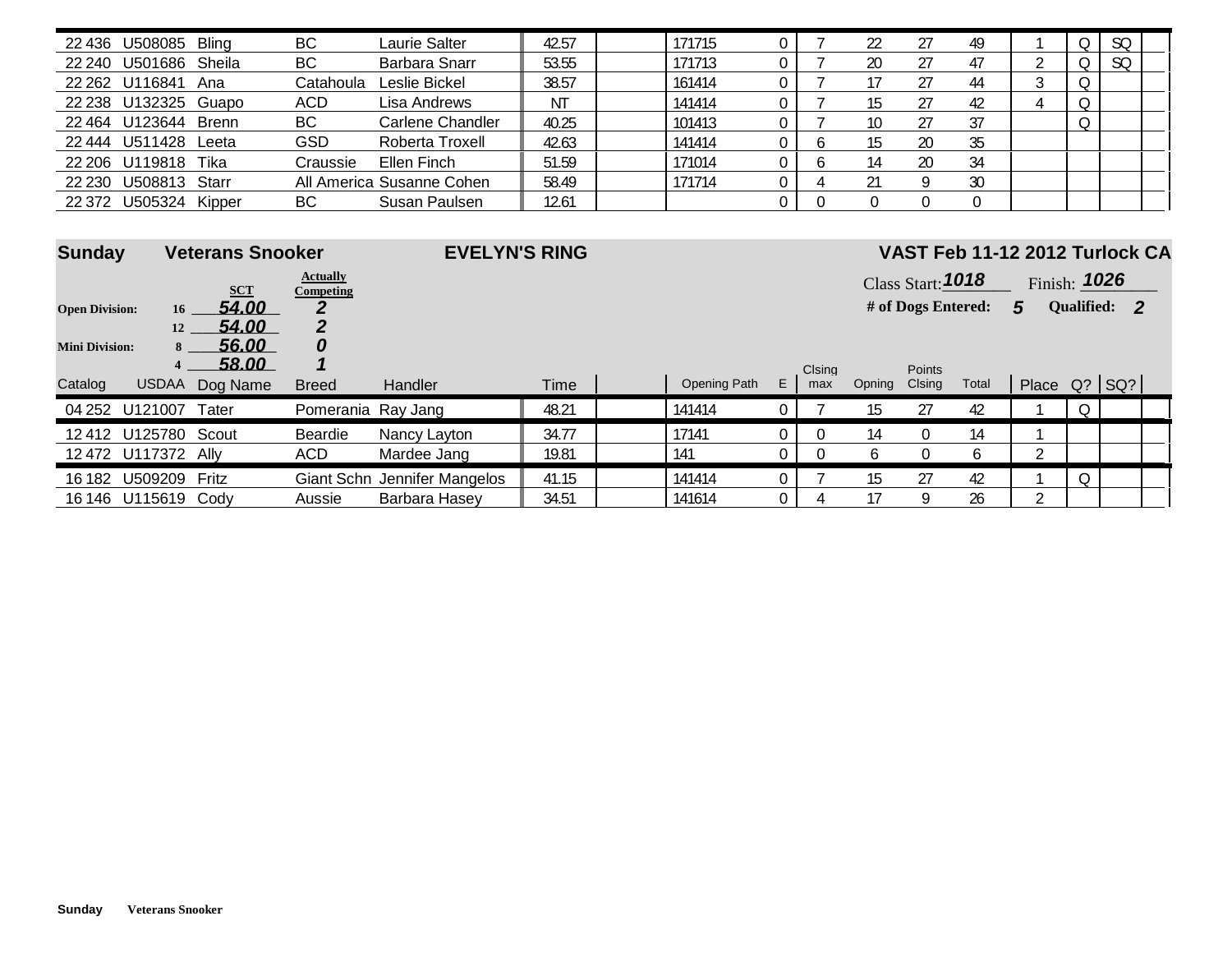| <b>Sunday</b>                                   | <b>Masters Jumpers</b>                                              |                                          | <b>EVELYN'S RING</b> |       |           |                |                |                |          |                          | VAST Feb 11-12 2012 Turlock CA         |                        |               |               |            |
|-------------------------------------------------|---------------------------------------------------------------------|------------------------------------------|----------------------|-------|-----------|----------------|----------------|----------------|----------|--------------------------|----------------------------------------|------------------------|---------------|---------------|------------|
| <b>Open Division:</b>                           | <b>SCT</b><br>Yards<br>148<br>36<br>$26^{\circ}$<br>36<br>148<br>22 | <b>Actually</b><br>Competing<br>13<br>34 |                      |       |           |                |                |                |          |                          | Class Start: 838<br># of Dogs Entered: | 63                     | Finish: $934$ | Qualified: 24 |            |
| <b>Mini Division:</b><br>Catalog USDAA Dog Name | 37<br>144<br>16<br>144<br>40<br>12                                  | 8<br>3<br><b>Breed</b>                   | <b>Handler</b>       | Time  | Time Flts |                | R S            | F              | E.       | Course Flts   Total Flts |                                        | Place $\sqrt{Q}$ ? Abs |               |               | <b>YPS</b> |
| 12 1 26                                         | U509963<br>Gustavo                                                  | All American                             | Laura Hartwick       | 25.82 | 0.00      | 0              | $\Omega$       | $\overline{0}$ | $\Omega$ | 0                        | 0.00                                   |                        | Q             |               | 5.58       |
| U132419<br>12 368                               | Latte                                                               | Papillon                                 | Pat Walters          | 33.68 | 0.00      | 0              | $\Omega$       | $\Omega$       |          | 0                        | 0.00                                   | $\overline{2}$         |               |               | 4.28       |
| 12 290                                          | U503763 Belle                                                       | Min Pin                                  | Yukari Nishimura     | 40.44 | 0.00      | $\Omega$       | $\Omega$       | $\Omega$       |          | E                        | E.                                     |                        |               |               | 3.56       |
| 16 284                                          | U128477 Wave                                                        | <b>Sheltie</b>                           | <b>Marcy Mantell</b> | 24.02 | 0.00      | $\overline{0}$ | $\overline{0}$ | $\Omega$       | $\Omega$ | $\Omega$                 | 0.00                                   |                        | 0             |               | 6.00       |
| 16446                                           | U131397 Lily                                                        | Border Corgi                             | Jeanine Cowger       | 24.10 | 0.00      | $\overline{0}$ | -0             | $\Omega$       | $\Omega$ | 0                        | 0.00                                   | 2                      | Q             |               | 5.98       |
| 16 198                                          | U509268 Fin                                                         | <b>Sheltie</b>                           | Vici Whisner         | 24.79 | 0.00      | 0              | -0             | $\Omega$       | $\Omega$ | 0                        | 0.00                                   | 3                      | Q             |               | 5.81       |
| U508550<br>16 2 24                              | Honey                                                               | Beagle-mix                               | Lisa White           | 31.05 | 0.00      | $\Omega$       | 0              | 0              | $\Omega$ | 0                        | 0.00                                   | 4                      | Q.            |               | 4.64       |
| U125447<br>16 132                               | Sizzle                                                              | <b>Sheltie</b>                           | Sue Dowell           | 33.85 | 0.00      | 0              | $\Omega$       | $\mathbf{0}$   | $\Omega$ | 0                        | 0.00                                   |                        | Q             |               | 4.25       |
| 16 452<br>U510506                               | She-Ra                                                              | Shelt-inu                                | Sue Dowell           | 35.96 | 0.00      | 0              | $\Omega$       | 0              |          | 0                        | 0.00                                   |                        | Q             |               | 4.00       |
| 16 222                                          | U511854 Kaylee                                                      | Sheltie                                  | <b>Cindy Glantz</b>  | 31.30 | 0.00      |                | $\bigcap$      | $\Omega$       |          |                          | E                                      |                        |               |               | 4.60       |
| 16 300                                          | U508383 Alaska                                                      | Sheltie                                  | Gladys Pedigo        | 32.21 | 0.00      | 0              | $\mathbf{0}$   | $\mathbf 0$    |          | Е                        | Е                                      |                        |               |               | 4.47       |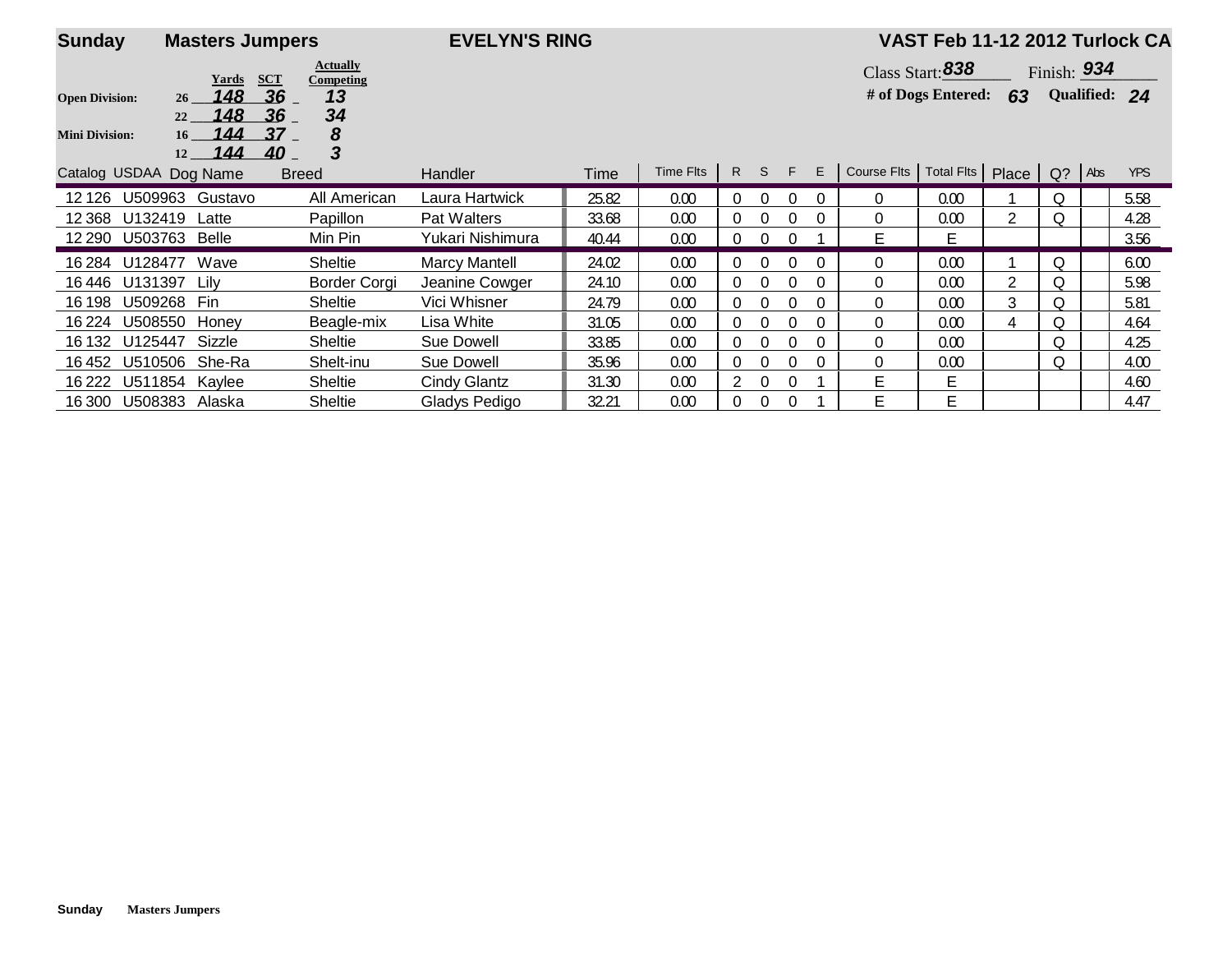|         | 22 196 U134003 Tcam     |                             | <b>BC</b>            | Silvina Bruera                 | 23.12     | 0.00 | $\Omega$         | $\Omega$<br>$\Omega$                 | $\Omega$       | $\Omega$         | 0.00  |                | $\Omega$ |   | 6.40 |
|---------|-------------------------|-----------------------------|----------------------|--------------------------------|-----------|------|------------------|--------------------------------------|----------------|------------------|-------|----------------|----------|---|------|
|         | 22 434 U508660          | Sweep                       | <b>BC</b>            | <b>Jim Basic</b>               | 23.14     | 0.00 | 0                | $\mathbf 0$<br>$\Omega$              | $\overline{0}$ | $\mathbf 0$      | 0.00  | $\overline{2}$ | $\Omega$ |   | 6.40 |
|         | 22 254 U506362          | Icon                        | <b>BC</b>            | Channan Fosty                  | 23.74     | 0.00 | $\mathbf 0$      | $\mathbf 0$<br>$\mathbf 0$           | $\overline{0}$ | $\overline{0}$   | 0.00  | $\overline{3}$ | $\Omega$ |   | 6.23 |
|         | 22 242 U128206          | Cirque                      | <b>BC</b>            | Sharon Freilich                | 24.58     | 0.00 | 0                | $\mathbf 0$<br>$\mathbf 0$           | $\overline{0}$ | $\overline{0}$   | 0.00  | $\overline{4}$ | Q        |   | 6.02 |
|         | 22 422 U135052 Deenie   |                             | <b>Border Kelpie</b> | <b>Carol Bowers</b>            | 24.97     | 0.00 | 0                | $\mathbf 0$<br>$\mathbf 0$           | $\Omega$       | 0                | 0.00  | 5              | Q        |   | 5.93 |
|         | 22 420 U132968 Betty    |                             | Kelpie               | <b>Tracey Sirbello</b>         | 25.44     | 0.00 | $\theta$         | $\mathbf 0$<br>$\boldsymbol{0}$      | $\Omega$       | $\Omega$         | 0.00  | 6              | Q        |   | 5.82 |
|         | 22 370 U503025 Savanna  |                             | <b>BC</b>            | Gwen Tatsuno                   | 25.53     | 0.00 | 0                | 0<br>$\boldsymbol{0}$                | $\Omega$       | $\overline{0}$   | 0.00  |                | Q        |   | 5.80 |
|         | 22 218 U511307          | Jeepers                     | <b>BC</b>            | <b>Cheri Scannell</b>          | 26.17     | 0.00 | 0                | $\mathbf 0$<br>$\boldsymbol{0}$      | $\Omega$       | $\overline{0}$   | 0.00  |                | Q        |   | 5.66 |
|         | 22 396 U133848 Kiley    |                             | <b>BC</b>            | Roberta Troxell                | 26.60     | 0.00 | $\Omega$         | $\theta$<br>$\mathbf 0$              | $\theta$       | $\Omega$         | 0.00  |                | Q        |   | 5.56 |
|         | 22 234 U505388          | Koa                         | <b>BC</b>            | Kathy Carlsen                  | 28.73     | 0.00 | $\theta$         | $\theta$<br>$\Omega$                 | $\Omega$       | $\Omega$         | 0.00  |                | Q        |   | 5.15 |
|         | 22 208 U508866          | Quas                        | <b>BC</b>            | Donna Sprouse                  | 30.29     | 0.00 | $\Omega$         | $\theta$<br>$\mathbf 0$              | $\Omega$       | $\Omega$         | 0.00  |                | $\Omega$ |   | 4.89 |
|         | 22 278 U504716 Jersey   |                             | <b>BC Mix</b>        | <b>Barbara Snarr</b>           | 32.86     | 0.00 | $\Omega$         | $\overline{0}$<br>$\overline{0}$     | $\Omega$       | $\mathbf 0$      | 0.00  |                | $\Omega$ |   | 4.50 |
|         | 22 486 U134280 Gemma    |                             | Eng Shepherd         | Toni Duralski                  | 39.27     | 3.27 | $\theta$         | $\mathbf 0$<br>$\mathbf 0$           | $\Omega$       | $\Omega$         | 3.27  |                |          |   | 3.77 |
|         | 22 282 U138036 Boca     |                             | Aussie               | Dave Grubel                    | 23.19     | 0.00 | $\theta$         | $\mathbf 0$                          | $\Omega$       | 5                | 5.00  |                |          |   | 6.38 |
|         | 22 352 U132420          | Ruby                        | <b>BC</b>            | Kate Wheelock                  | 24.34     | 0.00 | $\theta$         | $\mathbf 0$                          | $\Omega$       | 5                | 5.00  |                |          |   | 6.08 |
|         | 22 228 U133343 Dig      |                             | <b>BC</b>            | <b>Karey Krauter</b>           | 24.78     | 0.00 | $\theta$         | $\mathbf 0$                          | $\overline{0}$ | 5                | 5.00  |                |          |   | 5.97 |
|         | 22 216 U508729 J.B.     |                             | <b>BC</b>            | Kathleen Alles                 | 25.64     | 0.00 | $\theta$         | $\overline{0}$<br>$\mathbf{1}$       | $\overline{0}$ | 5                | 5.00  |                |          |   | 5.77 |
|         | 22 134 U134837 Fawkes   |                             | <b>BC</b>            | Katrina Parkinson              | 26.15     | 0.00 | 0                | $\mathbf 0$<br>$\mathbf{1}$          | $\overline{0}$ | 5                | 5.00  |                |          |   | 5.66 |
|         | 22 148 U130907 Cassidy  |                             | <b>BC</b>            | Channan Fosty                  | 26.35     | 0.00 | $\mathbf{1}$     | $\mathbf 0$<br>$\mathbf 0$           | $\Omega$       | 5                | 5.00  |                |          |   | 5.62 |
|         | 22 256 U129151          | Jessie                      | <b>BC</b>            | Nora Bieber                    | 28.57     | 0.00 | $\mathbf{1}$     | $\mathbf 0$<br>$\Omega$              | $\Omega$       | 5                | 5.00  |                |          |   | 5.18 |
|         | 22 170 U128698 Killy    |                             | <b>BC</b>            | Dave Grubel                    | 31.50     | 0.00 | $\mathbf{1}$     | $\mathbf 0$<br>$\Omega$              | $\overline{0}$ | 5                | 5.00  |                |          |   | 4.70 |
|         | 22 190 U134116          | Kist                        | <b>BC</b>            | <b>Holly Bourne</b>            | 28.20     | 0.00 | $\overline{1}$   | $\mathbf 0$<br>$\mathbf{1}$          | $\theta$       | 10               | 10.00 |                |          |   | 5.25 |
|         | 22 478 U510069          | Roulette                    | <b>BC</b>            | Katy Robertson                 | 27.98     | 0.00 | $\mathbf{1}$     | $\overline{2}$<br>$\mathbf 0$        | $\Omega$       | 15               | 15.00 |                |          |   | 5.29 |
|         |                         | 22 118 U133955 Space Monkey | <b>BC</b>            | Laura Pryse                    | 21.71     | 0.00 | $\mathbf{1}$     | $\overline{2}$<br>$\mathbf 0$        | 1              | E                | E     |                |          |   | 6.82 |
|         | 22 180 U510768 Rumor    |                             | <b>BC</b>            | <b>Denice Sawatzky</b>         | 25.57     | 0.00 | $\boldsymbol{0}$ | $\mathbf 0$<br>$\boldsymbol{0}$      |                | E                | E     |                |          |   | 5.79 |
|         | 22 366 U507749          | Niko                        | <b>BC</b>            | Linda Darcy                    | 28.37     | 0.00 | $\mathbf 0$      | $\mathbf 0$<br>$\mathbf 0$           |                | E                | E     |                |          |   | 5.22 |
| 22 344  | U504605 Boost           |                             | <b>BC</b>            | Ellen Finch                    | 29.67     | 0.00 | $\overline{2}$   | $\overline{0}$<br>$\mathbf 0$        |                | E                | E     |                |          |   | 4.99 |
| 22 3 94 | U508803                 | Arrow                       |                      | Am Indian Dog Deanna Fairchild | 30.87     | 0.00 | $\overline{2}$   | $\Omega$<br>$\overline{0}$           |                | F                | E     |                |          |   | 4.79 |
|         | 22 162 U508630 Bailey   |                             | <b>BC</b>            | Shari Goldfarb                 | 31.22     | 0.00 | $\mathbf{1}$     | $\boldsymbol{0}$<br>$\boldsymbol{0}$ |                | E                | E     |                |          |   | 4.74 |
|         | 22 260 U503726 Beadle   |                             | <b>BC</b>            | <b>Terry LeClair</b>           | 33.33     | 0.00 | $\Omega$         | $\overline{0}$<br>$\mathbf{1}$       | 1              | E                | E     |                |          |   | 4.44 |
|         | 22 186 U506790 Picaboo  |                             | <b>BC</b>            | <b>Nancy Damarodas</b>         | 33.62     | 0.00 | $\mathbf{1}$     | $\overline{0}$<br>$\mathbf{1}$       | 1              | E                | E     |                |          |   | 4.40 |
|         | 22 392 U504534 Kollee   |                             | <b>BC</b>            | <b>Shelley Carrillo</b>        | 36.86     | 0.00 | $\theta$         | $\mathfrak{D}$<br>$\overline{0}$     | $\mathbf{1}$   | Ē                | E     |                |          |   | 4.02 |
|         | 22 214 U129629          | <b>Bette</b>                | <b>BC</b>            | Mary Van Wormer                | 38.20     | 0.00 | $\Omega$         | $\mathbf 0$                          |                | E                | E     |                |          |   | 3.87 |
|         | 22 346 U502705          | Indy                        | <b>BC</b>            | Katy Robertson                 | <b>NT</b> | 0.00 | 0                | $\overline{0}$<br>$\mathbf{1}$       |                | E                | E     |                |          |   |      |
|         | 22 106 U130162 Sweep    |                             | <b>BC</b>            | Roger Anderson                 | <b>NT</b> | 0.00 | 0                | $\mathbf 0$<br>$\mathbf 0$           | 0              | 0                | abs   |                |          | Y |      |
|         | 22 382 U510489          | Trim                        | <b>BC</b>            | Roger Anderson                 | <b>NT</b> | 0.00 | 0                | $\overline{0}$<br>$\mathbf 0$        | $\mathbf 0$    | $\boldsymbol{0}$ | abs   |                |          | Y |      |
|         | 22 492 U505451          | Ceilidh                     | Beardie              | <b>Jack Buhite</b>             | <b>NT</b> | 0.00 | 0                | $\mathbf 0$<br>$\boldsymbol{0}$      | $\mathbf 0$    | 0                | abs   |                |          | Υ |      |
|         | 22 266 U134718 Skyelark |                             | Beardie              | <b>Jack Buhite</b>             | <b>NT</b> | 0.00 | 0                | $\boldsymbol{0}$<br>$\boldsymbol{0}$ | $\overline{0}$ | 0                | abs   |                |          | Y |      |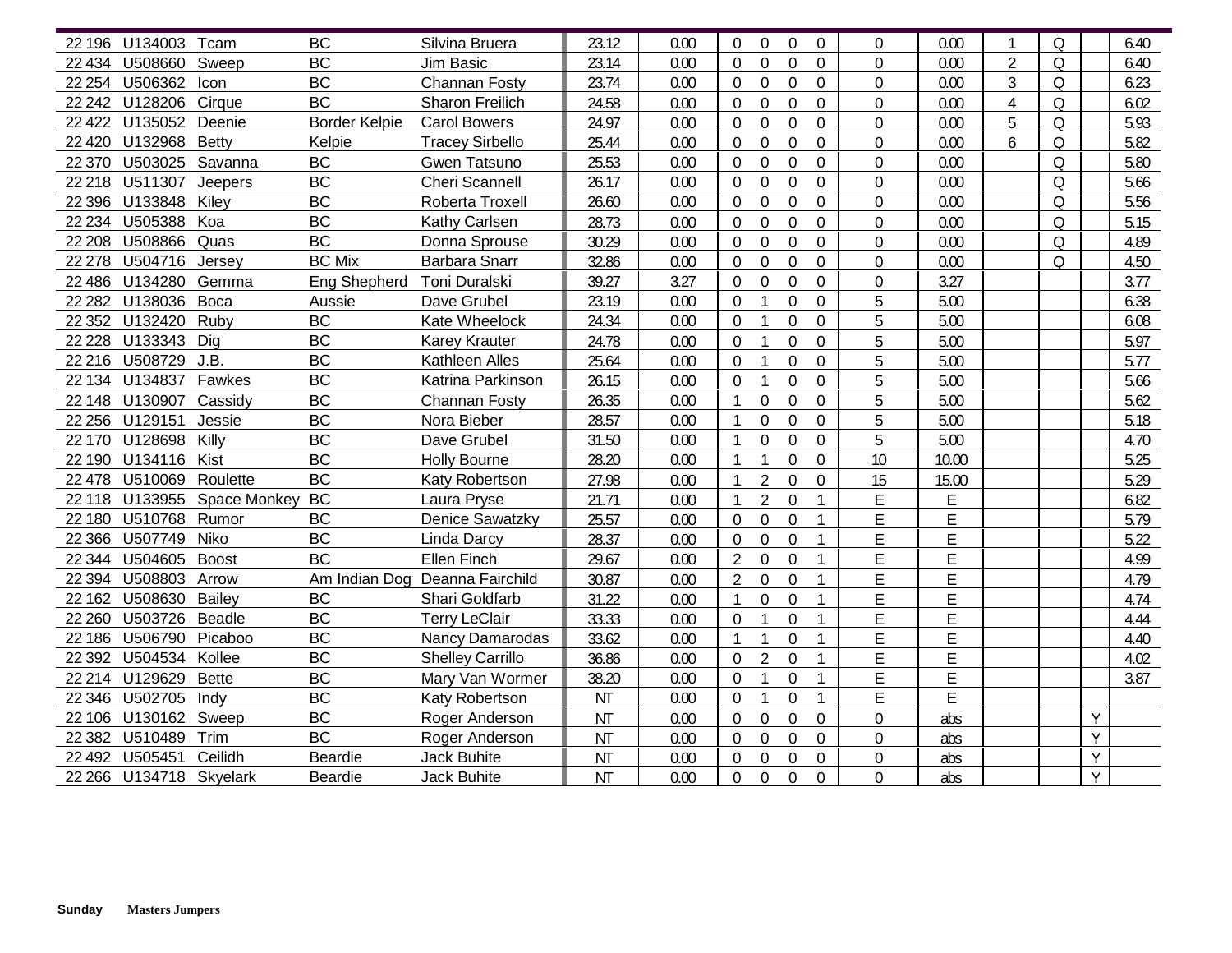| 26 174 | U509618              | Quik                   | <b>BC</b>            | <b>Carlene Chandler</b> | 26.03 | 0.00 |          |    | 0.00  |   |  | 5.69 |
|--------|----------------------|------------------------|----------------------|-------------------------|-------|------|----------|----|-------|---|--|------|
|        | 26 246 U128627       | Stuie                  | <b>BC</b>            | <b>Rachel Sanders</b>   | 27.04 | 0.00 | 0        |    | 0.00  |   |  | 5.47 |
| 26 296 | U134821              | Zack                   | Labrador Retr        | Hugh Vincent            | 31.40 | 0.00 |          |    | 0.00  | 3 |  | 4.71 |
| 26 288 | U132469              | Drover                 | Kelpie               | Kathy Carlsen           | 35.66 | 0.00 |          |    | 0.00  |   |  | 4.15 |
|        | 26 326 U129156       | Maiya                  | <b>Border Kelpie</b> | <b>Tracey Sirbello</b>  | 23.97 | 0.00 |          | h. | 5.00  |   |  | 6.17 |
|        |                      | 26 308 U133586 Rampage | BC                   | <b>Channan Fosty</b>    | 25.11 | 0.00 |          | 5  | 5.00  |   |  | 5.89 |
|        | 26 364 U134211       | Quinn                  | <b>BC</b>            | Deanna Fairchild        | 26.74 | 0.00 | $\Omega$ |    | 5.00  |   |  | 5.53 |
|        | 26 154 U131074       | Skip                   | <b>BC</b>            | Sue Bailey              | 30.95 | 0.00 |          |    | 5.00  |   |  | 4.78 |
|        | 26 302 U132653       | Ricky                  | <b>BC</b>            | Nora Bieber             | 25.73 | 0.00 | 0        | 10 | 10.00 |   |  | 5.75 |
|        | 26 448 U131589 Rowdy |                        | <b>BC</b>            | Cheri Van Bibber        | 20.79 | 0.00 | $\Omega$ |    | F     |   |  | 7.12 |
|        | 26 112 U134291       | Paxxton                | <b>BC</b>            | Lonny Elson             | 26.79 | 0.00 |          | F. | ۳     |   |  | 5.52 |
|        | 26466 U128666        | Cinch                  | <b>BC</b>            | <b>Holly Bourne</b>     | 30.17 | 0.00 |          |    | E     |   |  | 4.91 |
| 26 376 | U508899              | Scandal                | <b>BC</b>            | <b>Sharon Freilich</b>  | ΝT    | 0.00 | $\Omega$ |    | E.    |   |  |      |
| 26 210 | U130607              | <b>Kep</b>             | <b>BC</b>            | Laura Jones             | ΝT    | 0.00 |          |    | abs   |   |  |      |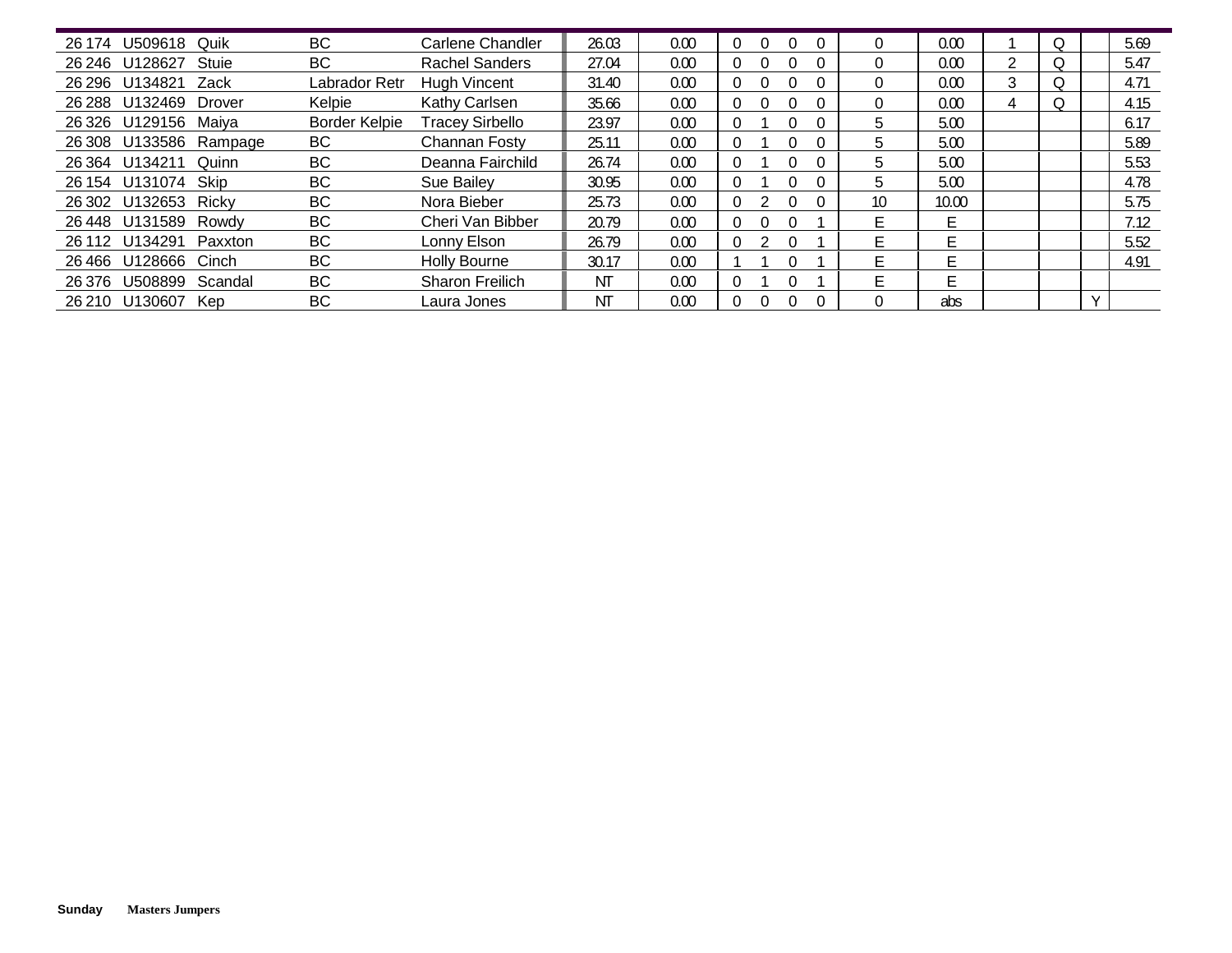| <b>Sunday</b>         |                        | <b>Perf III Jumpers</b>   |                          | <b>EVELYN'S RING</b>    |           |                  |                  |                  |                  |                  |                          | VAST Feb 11-12 2012 Turlock CA |                |             |               |            |
|-----------------------|------------------------|---------------------------|--------------------------|-------------------------|-----------|------------------|------------------|------------------|------------------|------------------|--------------------------|--------------------------------|----------------|-------------|---------------|------------|
|                       |                        |                           | <b>Actually</b>          |                         |           |                  |                  |                  |                  |                  |                          | Class Start: 806               |                | Finish: 836 |               |            |
| <b>Open Division:</b> | 22                     | Yards SCT<br>148<br>$39-$ | Competing<br>11          |                         |           |                  |                  |                  |                  |                  |                          | # of Dogs Entered: $35$        |                |             | Qualified: 16 |            |
|                       | 16                     | 148<br>$39-$              | 14                       |                         |           |                  |                  |                  |                  |                  |                          |                                |                |             |               |            |
| <b>Mini Division:</b> | 12                     | 144<br>40                 | 3                        |                         |           |                  |                  |                  |                  |                  |                          |                                |                |             |               |            |
|                       | 8                      | 144<br>43                 | 6                        |                         |           |                  |                  |                  |                  |                  |                          |                                |                |             |               |            |
|                       | Catalog USDAA Dog Name |                           | <b>Breed</b>             | Handler                 | Time      | <b>Time Flts</b> | $\mathsf{R}$     | S.               | F                | E                | Course Flts   Total Flts |                                | Place          | $Q$ ? Abs   |               | <b>YPS</b> |
| 08 116                | U136845 Fonzie         |                           | Papillon                 | Marti Fuguay            | 24.29     | 0.00             | $\mathbf{0}$     | $\overline{0}$   | $\mathbf 0$      | 0                | 0                        | 0.00                           |                | Q           |               | 5.93       |
| 08 294                | U134600                | Gwyny                     | PWCorgi                  | Gail Mahood             | 26.31     | 0.00             | 0                | 0                | $\mathbf 0$      | $\Omega$         | 0                        | 0.00                           | $\overline{2}$ | Q           |               | 5.47       |
| 08 3 38               | U137315                | Poppy                     | Chihuahua Mix Lisa White |                         | 35.34     | 0.00             | $\boldsymbol{0}$ | $\boldsymbol{0}$ | $\pmb{0}$        | 0                | 0                        | 0.00                           | 3              | Q           |               | 4.07       |
| 08 21 2               | U134917                | Bambi                     | Pug                      | Laurie Cowhig           | <b>NT</b> | 0.00             | 0                | 0                | 0                |                  | E                        | Ē                              |                |             |               |            |
| 08 136                | U510534                | <b>Sweet Pea</b>          | Pug                      | Stephenie Morgan        | <b>NT</b> | 0.00             | 0                | 0                | 0                |                  | E                        | Ë                              |                |             |               |            |
| 08 270                |                        | U502019 Otterpop          | All American             | Laura Hartwick          | <b>NT</b> | 0.00             | $\Omega$         | 0                | 0                |                  | Ë                        | Ë                              |                |             |               |            |
|                       | 08 192 U130736 William |                           | PWCorgi                  | <b>Nell Davis</b>       | <b>NT</b> | 0.00             | $\overline{0}$   | 0                | $\mathbf 0$      | $\Omega$         | $\Omega$                 | abs                            |                |             | Y             |            |
| 12 250                | U510986                | Millie                    | <b>Border Corgi</b>      | Kathy Van Der Maa       | 39.84     | 0.00             | $\Omega$         | $\Omega$         | $\Omega$         | $\Omega$         | $\Omega$                 | 0.00                           |                | Q           |               | 3.61       |
| 12 114                | U502751                | Tazz                      | Sheltie                  | Vici Whisner            | 38.76     | 0.00             | 0                | $\boldsymbol{0}$ | $\boldsymbol{0}$ |                  | E                        | Ē                              |                |             |               | 3.72       |
| 12 3 8 6              | U510198 Clark          |                           | Pomeranian               | Mardee Jang             | ΝT        | 0.00             | $\overline{0}$   | $\mathbf{0}$     | $\mathbf 0$      |                  | Ë                        | E                              |                |             |               |            |
| 16 176                | U500276                | Heath                     | <b>BC</b>                | <b>Terry LeClair</b>    | 24.15     | 0.00             | $\mathbf 0$      | 0                | $\boldsymbol{0}$ | $\boldsymbol{0}$ | $\Omega$                 | 0.00                           | 1              | Q           |               | 6.13       |
| 16 3 60               | U120454                | Fable                     | <b>BC</b>                | <b>Rachel Sanders</b>   | 24.29     | 0.00             | $\overline{0}$   | $\boldsymbol{0}$ | $\mathbf 0$      | $\boldsymbol{0}$ | $\mathbf 0$              | 0.00                           | $\overline{2}$ | Q           |               | 6.09       |
| 16410                 | U503871                | Maddie                    | <b>BC</b>                | Katrina Parkinson       | 24.66     | 0.00             | $\boldsymbol{0}$ | $\boldsymbol{0}$ | $\boldsymbol{0}$ | $\mathbf 0$      | $\mathbf 0$              | 0.00                           | 3              | Q           |               | 6.00       |
|                       | 16 334 U125715 Willie  |                           | <b>ACD</b>               | <b>Barb Triol</b>       | 28.10     | 0.00             | $\Omega$         | $\mathbf{0}$     | 0                | $\Omega$         | 0                        | 0.00                           | 4              | Q           |               | 5.27       |
| 16 25 8               | U124091                | Annie                     | <b>BC</b>                | Kathleen Alles          | 28.44     | 0.00             | $\Omega$         | 0                | 0                | $\overline{0}$   | 0                        | 0.00                           |                | Q           |               | 5.20       |
|                       | 16 152 U507110 Cass    |                           | <b>BC</b>                | <b>Nancy Tetrick</b>    | 29.03     | 0.00             | $\Omega$         | 0                | $\mathbf 0$      | $\Omega$         | $\Omega$                 | 0.00                           |                | $\circ$     |               | 5.10       |
|                       | 16 498 U133283         | Annie                     | Kelpie                   | <b>Colleen Reid</b>     | 30.98     | 0.00             | $\Omega$         | $\mathbf 0$      | $\pmb{0}$        | 0                | 0                        | 0.00                           |                | $\circ$     |               | 4.78       |
| 16 3 32               | U133282                | Bella                     | Kelpie                   | <b>Colleen Reid</b>     | 31.04     | 0.00             | $\Omega$         | 0                | $\mathbf 0$      | $\theta$         | 0                        | 0.00                           |                | 0           |               | 4.77       |
| 16470                 | U503964                | Fizz                      | Sheltie                  | Cynthia Roberts         | 33.38     | 0.00             | $\boldsymbol{0}$ | 0                | $\mathbf 0$      | $\boldsymbol{0}$ | 0                        | 0.00                           |                | 0           |               | 4.43       |
| 16442                 | U507133                | <b>Blue</b>               | Sheltie                  | Sandrine Williamso      | 23.16     | 0.00             | 0                | $\mathbf{1}$     | $\boldsymbol{0}$ | $\mathbf 0$      | 5                        | 5.00                           |                |             |               | 6.39       |
| 16 29 2               | U129697                | Epic                      | BC                       | Janet Dunn              | 25.51     | 0.00             | $\boldsymbol{0}$ | $\mathbf{1}$     | $\boldsymbol{0}$ | $\boldsymbol{0}$ | 5                        | 5.00                           |                |             |               | 5.80       |
| 16426                 | U125087                | Trane                     | <b>BC</b>                | <b>Mike Kambeitz</b>    | 34.12     | 0.00             |                  | 0                | 0                | $\theta$         | 5                        | 5.00                           |                |             |               | 4.34       |
| 16374                 | U506320                | Karlie                    | Golden Retr              | Jennie Keifer           | 34.34     | 0.00             | $\Omega$         | 0                | 0                |                  | E                        | Ε                              |                |             |               | 4.31       |
|                       | 16 340 U500544 Trek    |                           | Aussie                   | Erika Maurer            | ΝT        | 0.00             | $\overline{0}$   | $\boldsymbol{0}$ | $\mathbf 0$      |                  | E                        | E                              |                |             |               |            |
|                       | 22 206 U119818         | Tika                      | Craussie                 | Ellen Finch             | 26.30     | 0.00             | $\mathbf{0}$     | $\mathbf 0$      | $\overline{0}$   | $\overline{0}$   | $\overline{0}$           | 0.00                           |                | Q           |               | 5.63       |
|                       | 22 160 U125632 Darby   |                           | Labrador Retr            | Debbie McVay            | 31.90     | 0.00             | 0                | $\boldsymbol{0}$ | $\overline{0}$   | 0                | 0                        | 0.00                           | $\overline{2}$ | Q           |               | 4.64       |
|                       | 22 414 U134586 Cody    |                           | ВC                       | Jennette Kovacs         | 33.10     | 0.00             | $\overline{0}$   | $\overline{0}$   | $\pmb{0}$        | $\boldsymbol{0}$ | 0                        | 0.00                           | 3              | $\Omega$    |               | 4.47       |
|                       | 22 262 U116841         | Ana                       | Catahoula                | Leslie Bickel           | 26.75     | 0.00             | 0                |                  | 0                | 0                | 5                        | 5.00                           | 4              |             |               | 5.53       |
|                       | 22 464 U123644 Brenn   |                           | BC                       | <b>Carlene Chandler</b> | 32.29     | 0.00             | -1               | $\overline{0}$   | $\overline{0}$   | 0                | 5                        | 5.00                           |                |             |               | 4.58       |
|                       | 22 240 U501686 Sheila  |                           | <b>BC</b>                | Barbara Snarr           | 45.68     | 6.68             | $\bf{0}$         | $\boldsymbol{0}$ | $\overline{0}$   | 0                | 0                        | 6.68                           |                |             |               | 3.24       |
|                       | 22 444 U511428 Leeta   |                           | <b>GSD</b>               | Roberta Troxell         | 37.35     | 0.00             | $\theta$         | $\overline{2}$   | $\boldsymbol{0}$ | $\boldsymbol{0}$ | 10                       | 10.00                          |                |             |               | 3.96       |
|                       | 22 436 U508085 Bling   |                           | BC                       | Laurie Salter           | 28.03     | 0.00             | 0                | 0                | $\boldsymbol{0}$ |                  | E                        | E                              |                |             |               | 5.28       |
|                       | 22 274 U501822 Tweed   |                           | <b>BC</b>                | Bettina Keszthelyi      | 28.51     | 0.00             | 0                | $\boldsymbol{0}$ | $\overline{0}$   |                  | E                        | Ē                              |                |             |               | 5.19       |
|                       | 22 238 U132325 Guapo   |                           | <b>ACD</b>               | Lisa Andrews            | 28.87     | 0.00             | 0                | 0                | $\overline{0}$   |                  | Ε                        | E                              |                |             |               | 5.13       |
|                       | 22 372 U505324 Kipper  |                           | BC                       | Susan Paulsen           | ΝT        | 0.00             | $\overline{0}$   | $\boldsymbol{0}$ | $\overline{0}$   |                  | E                        | E                              |                |             |               |            |